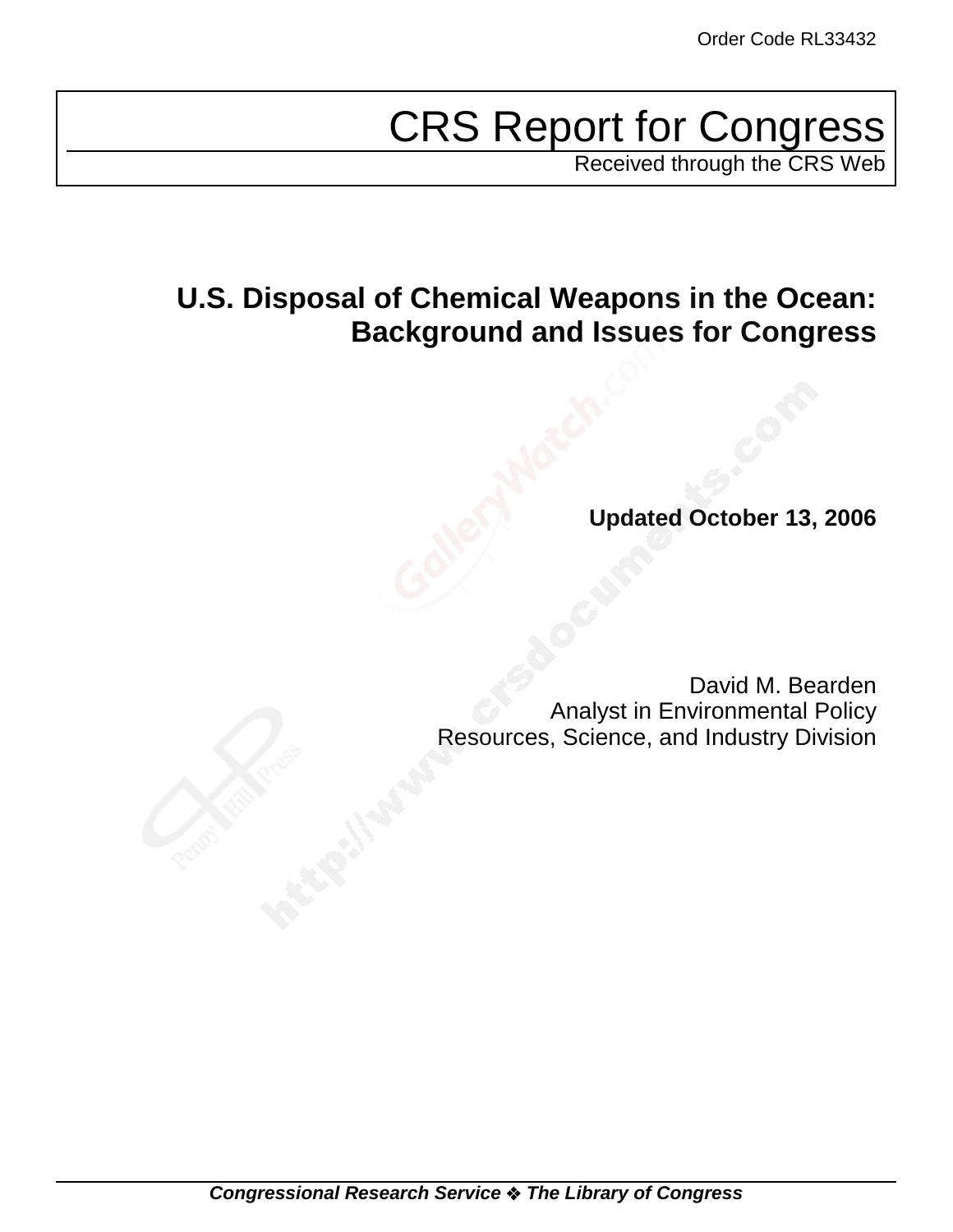# U.S. Disposal of Chemical Weapons in the Ocean: Background and Issues for Congress

# **Summary**

The U.S. Armed Forces disposed of chemical weapons in the ocean from World War I through 1970. At that time, it was thought that the vastness of ocean waters would absorb chemical agents that may leak from these weapons. However, public concerns about human health and environmental risks, and the economic effects of potential damage to marine resources, led to a statutory prohibition on the disposal of chemical weapons in the ocean in 1972. For many years, there was little attention to weapons that had been dumped offshore prior to this prohibition. However, the U.S. Army completed a report in 2001 indicating that the past disposal of chemical weapons in the ocean had been more common and widespread geographically than previously acknowledged. The Army cataloged 74 instances of disposal through 1970, including 32 instances off U.S. shores and 42 instances off foreign shores. The disclosure of these records has renewed public concern about lingering risks from chemical weapons still in the ocean today.

The risk of exposure to chemical weapons dumped in the ocean depends on many factors, such as the extent to which chemical agents may have leaked into seawater and been diluted or degraded over time. Public health advocates have questioned whether contaminated seawater may contribute to certain symptoms among coastal populations, and environmental advocates have questioned whether leaked chemical agents may have affected fish stocks and other marine life. There also has been public concern that chemical weapons could wash ashore or be accidentally retrieved during activities that disturb the seabed, such as dredging and trawl fishing. Although such incidents have occurred domestically and abroad, they are rare relative to the thousands of weapons dumped in the ocean. Assessing the degree of risks is difficult because of a lack of information.

Whether the risks are low or high, how to respond to them is fraught with many challenges. The primary obstacle is locating the weapons in the ocean. The lack of coordinates for most of the disposal sites, and the possibility that ocean currents may have moved weapons beyond these areas, makes finding the weapons difficult at best, if not impracticable in some cases. As presented to the President, H.R. 5122 would require further review of historical records to attempt to identify where chemical and conventional weapons were dumped off U.S. shores, research of the effects of these weapons on the ocean environment, and monitoring if contamination or health or safety risks are present. As introduced, H.R. 4778 and S. 2295 include similar requirements for chemical weapons disposal sites off the coast of Hawaii.

In the event that the weapons are located, retrieving them from the seabed could be technically challenging and could introduce new risks during retrieval and transport for onshore disposal. Leaving located weapons in place, and warning the public to avoid these areas, may be more feasible and involve fewer immediate risks. However, long-term risks would remain. Responding to potential risks is further complicated by insufficient information to reliably estimate response costs and by the uncertain availability of federal funding to pay for such actions.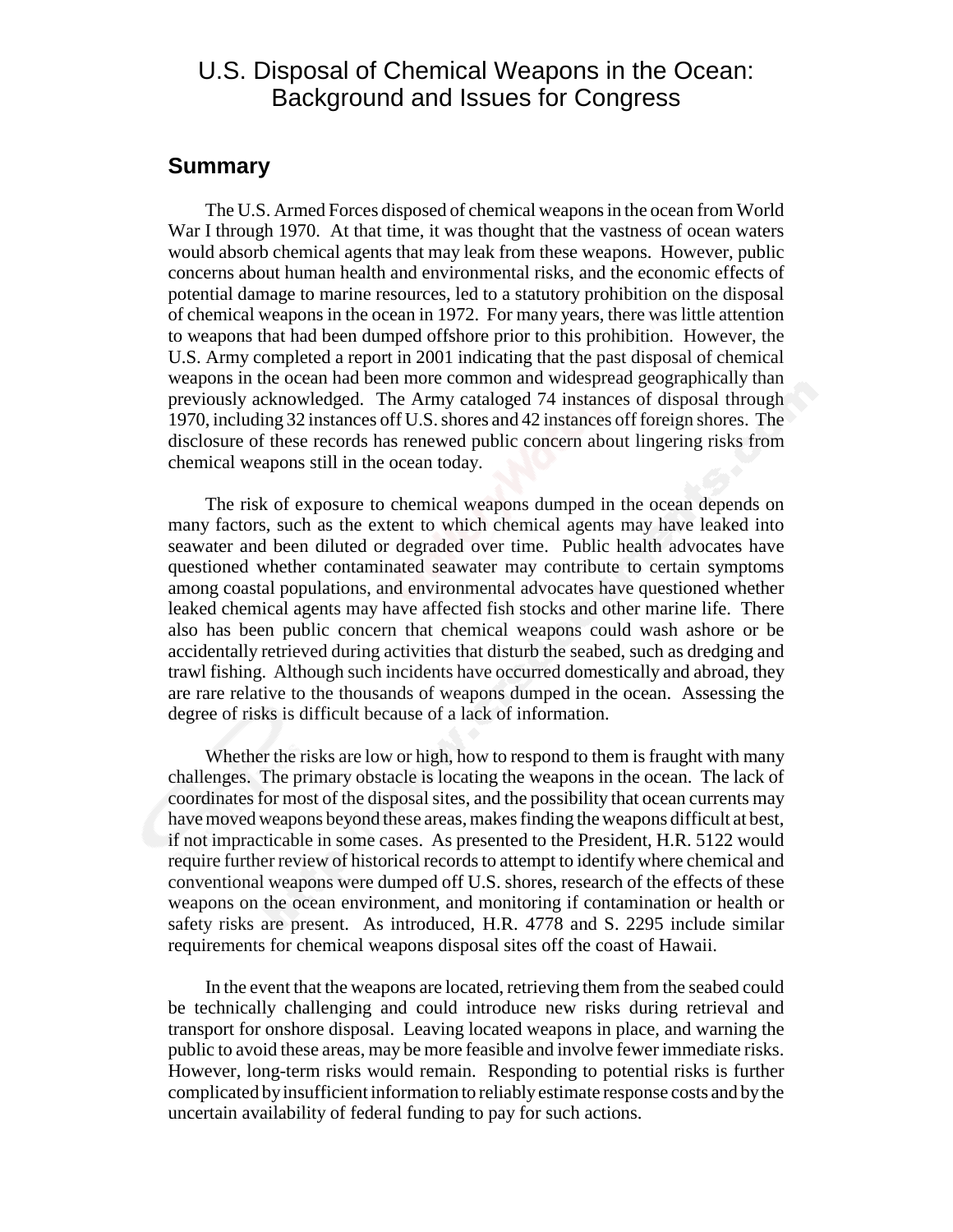# **Contents**

| History of U.S. Disposal of Chemical Weapons in the Ocean 2 |
|-------------------------------------------------------------|
|                                                             |
|                                                             |
|                                                             |
|                                                             |
|                                                             |
|                                                             |
| Retrieving Munitions for Onshore Disposal  11               |
|                                                             |
|                                                             |
|                                                             |
|                                                             |
|                                                             |
|                                                             |
|                                                             |
|                                                             |
|                                                             |
|                                                             |

# **List of Tables**

| U.S. Army Records of Past Disposal of Chemical Weapons in the Ocean off |  |
|-------------------------------------------------------------------------|--|
|                                                                         |  |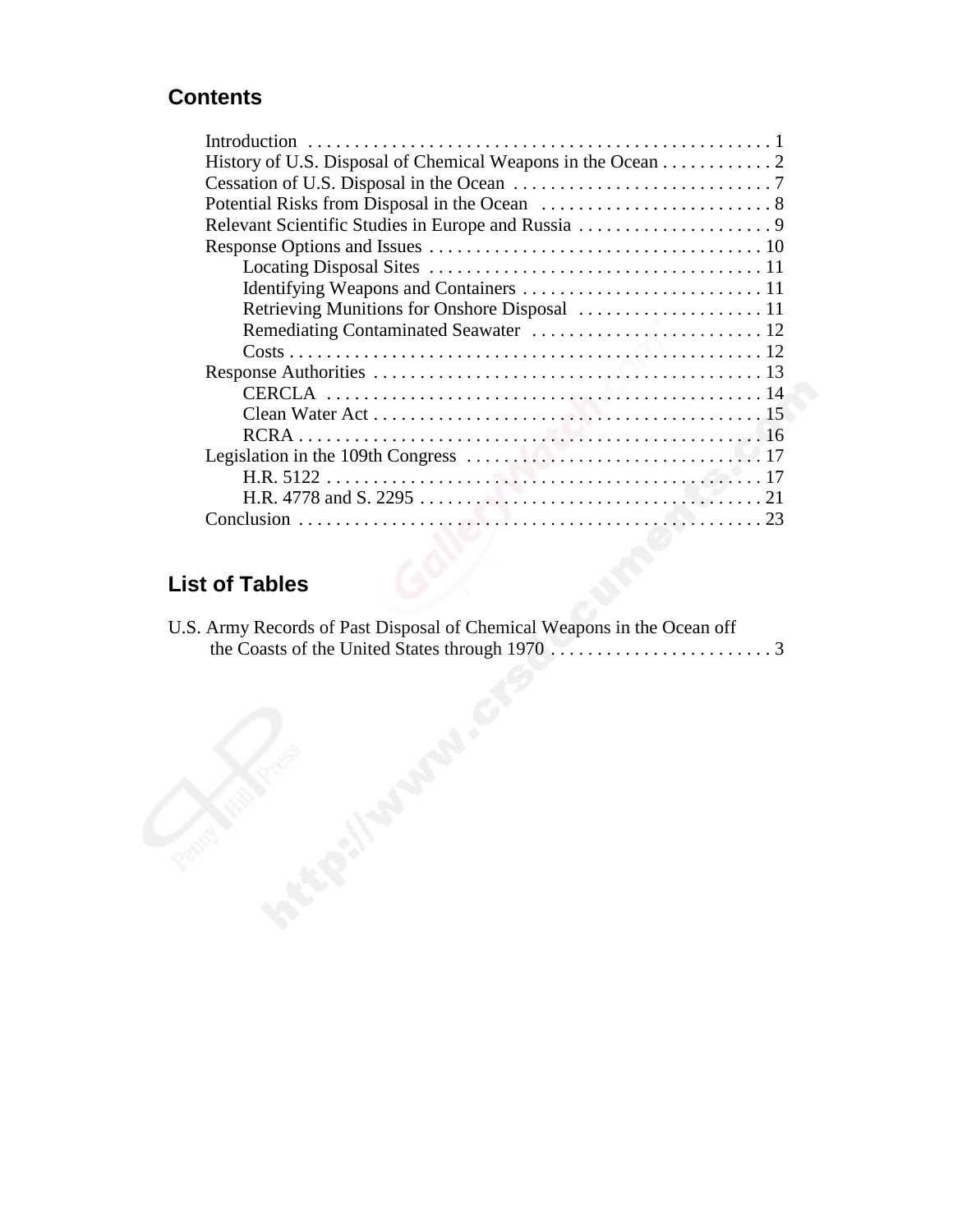# U.S. Disposal of Chemical Weapons in the Ocean: Background and Issues for Congress

# **Introduction**

Greater awareness of the past disposal of chemical weapons in the ocean has motivated growing concern among the public about potential risks to human health, safety, and the marine environment. The Department of Defense (DOD) reports that the United States ceased the disposal of chemical weapons in the ocean in 1970. Congress later enacted legislation in 1972 that banned the disposal of wastes in the ocean in general, including chemical weapons. Although DOD has indicated that chemical weapons are no longer dumped in the ocean, much is unknown about the potential risks from the past disposal of such weapons still in the ocean today.

A report completed by the U.S. Army in  $2001<sup>1</sup>$  provided more information than previously released on specific areas of the ocean where the U.S. Armed Forces had disposed of chemical weapons.<sup>2</sup> In its report, the Army acknowledged that some of these weapons were damaged or leaking at the time of disposal. In light of this more recent information, public health and environmental advocates, marine conservationists, and the general public have raised questions about the potential risks of chemical weapons in the ocean and have suggested that scientific study is needed to assess these risks.

This report provides a brief history of the disposal of chemical weapons in the ocean by the U.S. Armed Forces, discusses potential risks to human health and the marine environment, reviews findings of relevant scientific studies of risks from the disposal of chemical weapons off the coasts of Europe and Russia, analyzes factors that determine the feasibility of responding to potential risks, identifies possible response authorities in existing federal law, and examines relevant legislation in the 109th Congress, including H.R. 5122, as presented to the President, and H.R. 4778 and S. 2295, as introduced.

<sup>&</sup>lt;sup>1</sup> Department of Defense. U.S. Army Research, Development, and Engineering Command, Aberdeen Proving Ground, Maryland. Corporate Information Office. Historical Research and Response Team. *Off-shore Disposal of Chemical Agents and Weapons Conducted by the United States*. March 29, 2001. 15 pp.

 $2$  According to the Army's 2001 report, chemical weapons disposed of in the ocean by the U.S. Armed Forces included surplus and damaged bombs, rockets, projectiles, and other munitions containing chemical warfare agents, and barrels, cylinders, and other containers filled with surplus chemical warfare agents produced for use in munitions. In this report, the term *chemical weapons* includes of all these items and, as such, refers to both chemical munitions and containers of chemical warfare agents.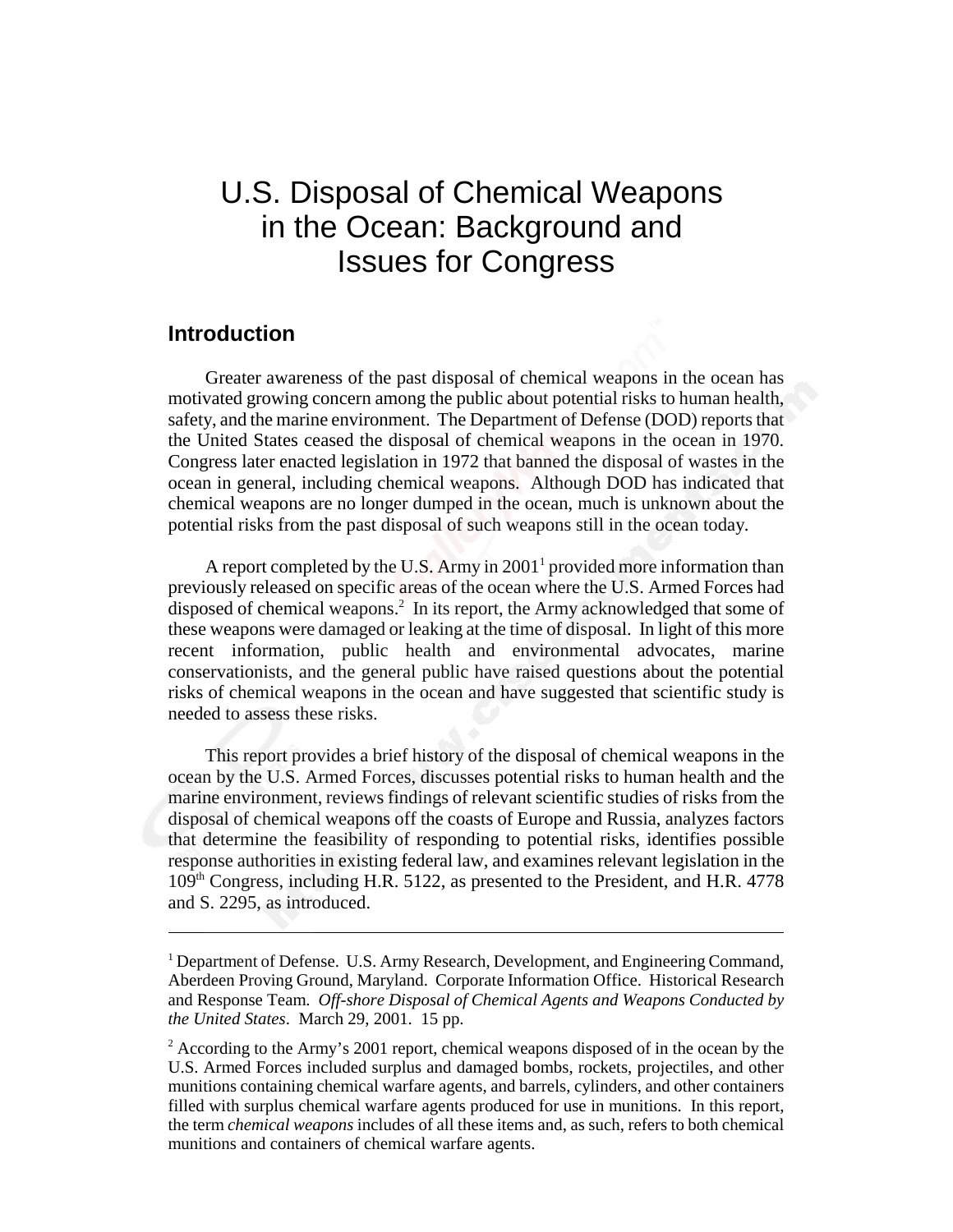# **History of U.S. Disposal of Chemical Weapons in the Ocean**

In the late 1960s, DOD first publicly acknowledged that the U.S. Armed Forces had routinely disposed of chemical weapons in the ocean since World War I. In its 2001 report, the Army provided more extensive historical records on the number of instances and areas of the ocean where the U.S. Armed Forces disposed of chemical weapons. The Army catalogued 74 instances of disposal in the ocean, of which 32 were off U.S. shores and 42 were off foreign shores. The first recorded instance was in 1918 at an unknown location in the Atlantic Ocean between the United States and England. The Army's records did not note other instances of ocean disposal until 1941. Therefore, the extent to which ocean disposal may have occurred in between these years is unknown. According to the Army, the last instance of disposal occurred in 1970, approximately 250 miles off the coast of Florida.

Estimating the cumulative quantity of chemical weapons dumped in the ocean, and identifying all types of such weapons, is not possible because of incomplete historical records. The Army's 2001 report indicated that the number of chemical weapons in each instance of disposal ranged widely, from a few weapons to thousands. The Army also indicated that in some instances, conventional explosives and radiological waste were dumped in the ocean along with chemical weapons. The volume of chemical weapons agents also varied widely, from 30 pounds or less to thousands of tons. The types of chemical weapons varied as well, commonly including sulfur mustard<sup>3</sup> and nerve agents.<sup>4</sup> At some sites, the Army does not know the exact substances that were disposed of in the ocean. The reasons for ocean disposal also varied. Some weapons were deemed surplus. Others were damaged and leaking chemical agents, presenting an immediate risk to the military personnel who managed them. Certain weapons were not produced by the United States, but were captured from foreign nations and were disposed of to prevent their use.

The dumping of chemical weapons in the ocean was widespread geographically, including areas off the coast of the continental United States in the Atlantic and Pacific Oceans and the Gulf of Mexico, off the coast of Hawaii, and two instances of disposal in the Mississippi River in Louisiana. Although the Army identified individual instances of disposal by site, the exact coordinates for many of these sites are unknown. Rather, a broad geographic reference to a state or city on the coast and the approximate distance from shore is specified to denote the location. In some instances, only the Atlantic or Pacific Ocean at large is identified. The Army also acknowledged disposal by the U.S. Armed Forces off the coasts of foreign nations in the Atlantic and Pacific Oceans, North Sea, Mediterranean Sea, and Indian Ocean. (See the following table for a list of instances of disposal in the ocean off U.S. shores. A complete list, including disposal off foreign shores, is provided in the Army's 2001 report.)

 $3$  Sulphur mustard is a viscous liquid that becomes solid at 58 degrees Fahrenheit. Chemical weapons contain sulphur mustard in either form depending on temperature. Upon impact, chemical weapons release sulphur mustard in a gaseous vapor, referred to as "mustard gas."

<sup>&</sup>lt;sup>4</sup> Common nerve agents include tabun, sarin, soman, and VX. They are liquid in form, but when exposed to the air, they evaporate quickly into a gas. Chemical weapons contain nerve agents in liquid form, to be released as a gas upon delivery to an intended target.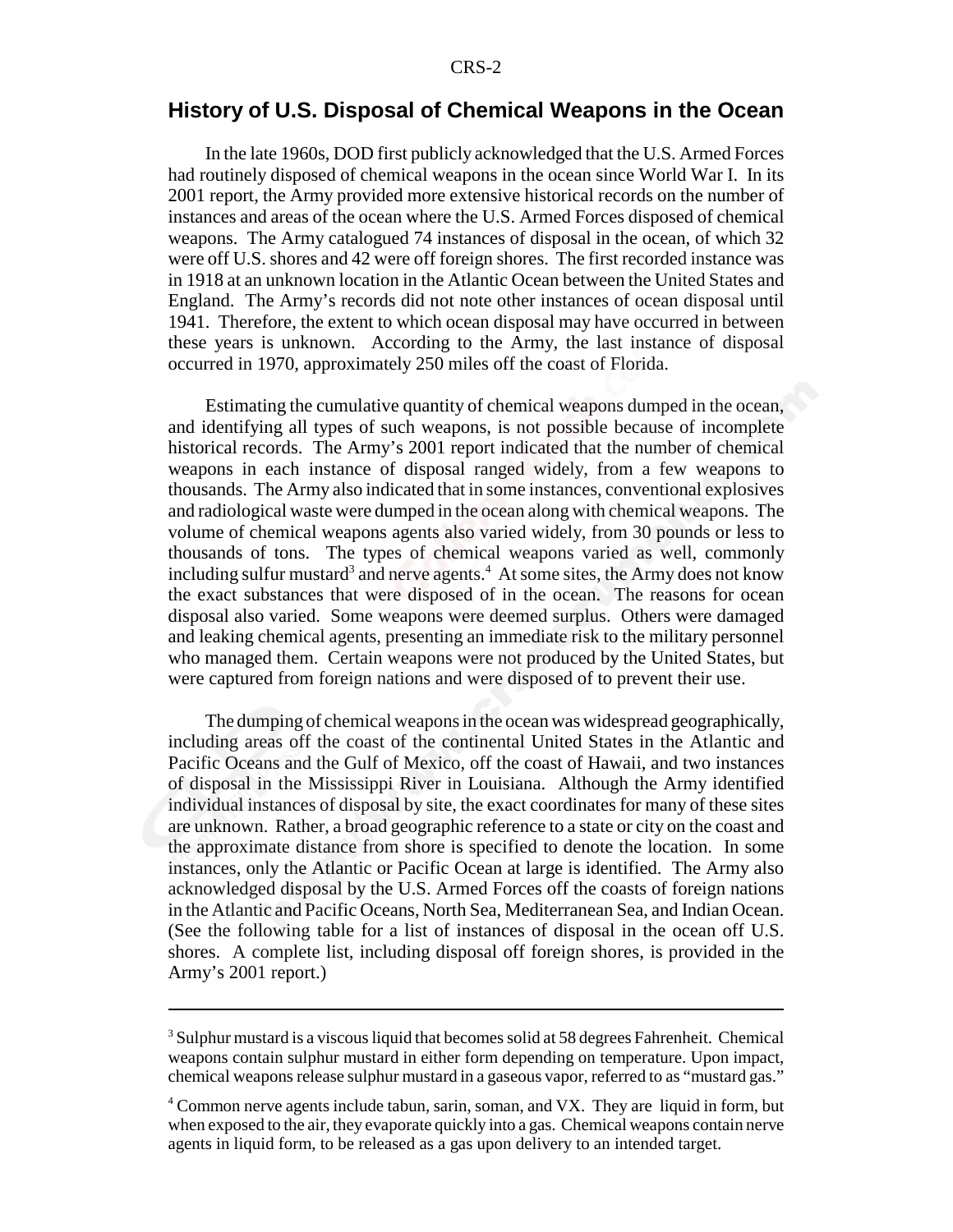# **U.S. Army Records of Past Disposal of Chemical Weapons in the Ocean off the Coasts of the United States through 1970**

| Date or<br><b>Time Period</b>         | <b>Approximate Location of</b><br><b>Disposal and Point of Origin</b><br><b>Onshore</b>       | <b>Chemical Weapon or Agent</b>                                                   |
|---------------------------------------|-----------------------------------------------------------------------------------------------|-----------------------------------------------------------------------------------|
| World War II                          | Atlantic Ocean, off Charleston,<br>South Carolina                                             | 105 millimeter (mm) mustard<br>projectiles and M70 115-pound<br>mustard bombs     |
| World War II                          | Atlantic Ocean, off Norfolk,<br>Virginia                                                      | Unknown                                                                           |
| August 1944                           | Pacific Ocean, neither shoreline<br>point of reference nor originating<br>point are specified | 36 M47A2 100-pound mustard<br>bombs and approximately 15,000<br>unspecified bombs |
| 1944                                  | Pacific Ocean, off Pearl Harbor,<br>Oahu, Hawaii                                              | 4,220 tons of unspecified toxics<br>and hydrogen cyanide                          |
| 1944                                  | Pacific Ocean, about five miles off<br>Oahu, Hawaii                                           | approximately 16,000 M47A2<br>100-pound mustard bombs                             |
| 1944 (year<br>uncertain)              | Mississippi River, originating<br>from New Orleans, Louisiana                                 | More than 20 (number uncertain)<br>leaking M70 115-pound mustard<br>bombs         |
| September 14-<br>December 21,<br>1945 | Atlantic Ocean, "Disposal Area<br>Number 1," originating from<br>Edgewood Arsenal, Maryland   | 1,154 55 gallon drums of arsenic<br>trichloride                                   |
|                                       |                                                                                               | 375 tons of<br>diphenylaminechloroarsine<br>(adamsite) smoke candles              |
|                                       |                                                                                               | 75,852 4.2-inch distilled mustard<br>shells                                       |
|                                       |                                                                                               | 924 M74 10-pound white<br>phosphorus cluster bombs                                |
|                                       |                                                                                               | approximately 56,000 smoke<br>canisters                                           |
|                                       |                                                                                               | approximately 23,000 smoke<br>projectiles                                         |
| October 17-<br>November 2,<br>1945    | Pacific Ocean, off Hawaii,<br>originating from Waianae, Hawaii                                | 20 M79 1000-pound hydrogen<br>cyanide bombs                                       |
|                                       |                                                                                               | 1,100 M79 1000-pound cyanogen<br>chloride bombs                                   |
|                                       |                                                                                               | 125 M78 500-pound cyanogen<br>chloride bombs                                      |
|                                       |                                                                                               | 14,956 M70 114-pound mustard<br>bombs                                             |
|                                       |                                                                                               | 30,917 4.2-inch mortar mustard<br>shells                                          |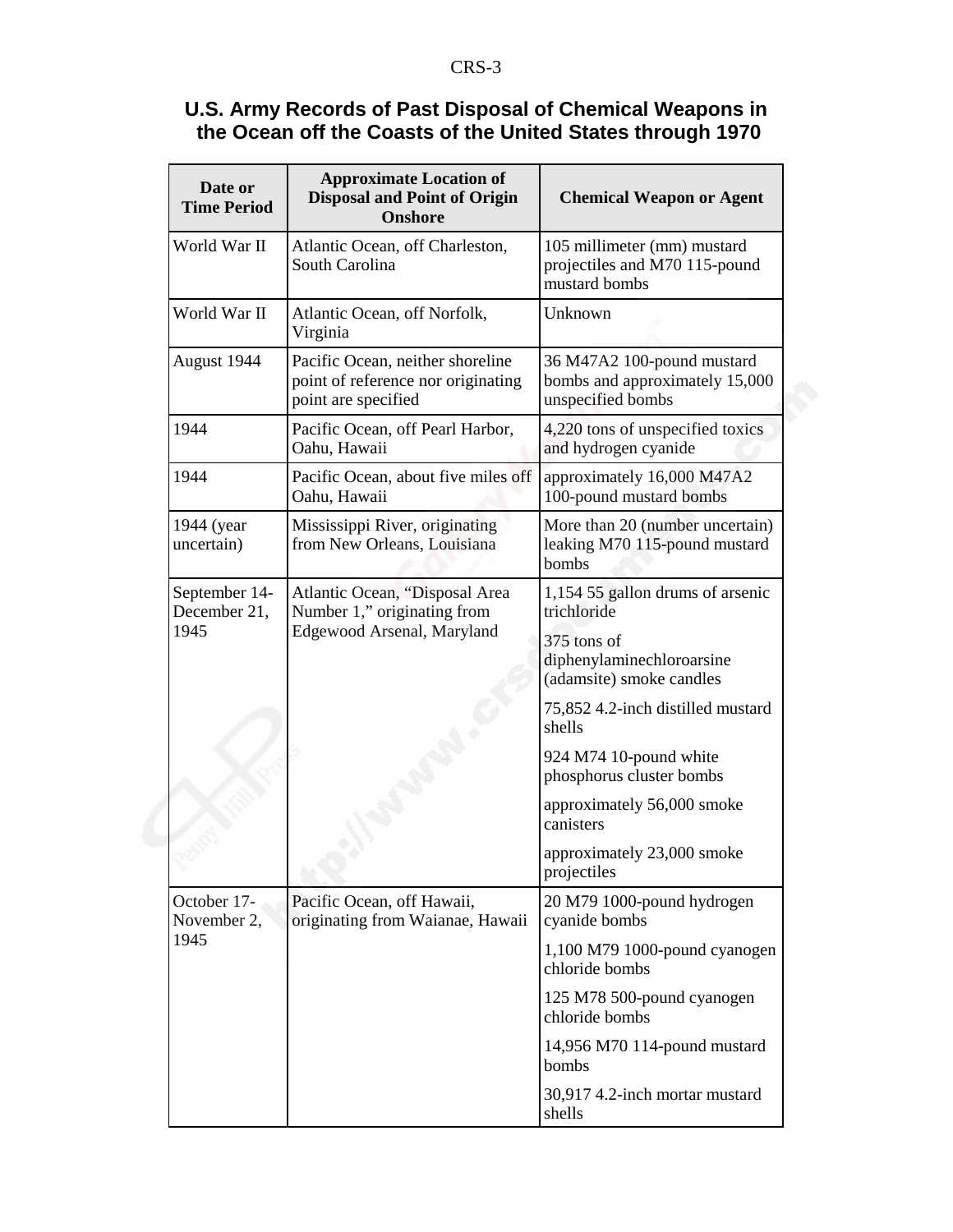| Date or<br><b>Time Period</b>   | <b>Approximate Location of</b><br><b>Disposal and Point of Origin</b><br><b>Onshore</b>                                                  | <b>Chemical Weapon or Agent</b>                                              |
|---------------------------------|------------------------------------------------------------------------------------------------------------------------------------------|------------------------------------------------------------------------------|
|                                 |                                                                                                                                          | 1,038 one-ton containers of<br>mustard agent                                 |
|                                 |                                                                                                                                          | 190 one-ton containers of lewisite                                           |
| 1945                            | Mississippi River, 3-4 miles south<br>of Braithwaite, Louisiana, as a<br>result of accidental sinking in<br>quicksand in a ship canal    | 2 unspecified bombs                                                          |
| March 7, 1946                   | Gulf of Mexico, originating from<br>New Orleans, Louisiana                                                                               | Unspecified quantity of mustard<br>projectiles                               |
| March 10,<br>1946               | Gulf of Mexico, originating from<br>Edgewood Arsenal, Maryland, and<br>loaded for sea disposal at New<br>Orleans, Louisiana              | 2 leaking mustard bombs                                                      |
| March 21-25,<br>1946            | Atlantic Ocean, "Baker" Site off<br>Charleston, South Carolina,<br>originating from Naval Mine<br>Depot, Virginia                        | 4 "carloads" of mustard<br>projectiles                                       |
| May 1946                        | Gulf of Mexico, originating point<br>not specified                                                                                       | 3 phosgene bombs<br>(German origin)                                          |
| July 13, 1946                   | Gulf of Mexico, 20 miles offshore,<br>originating from Mobile, Alabama                                                                   | 30 500 kg mustard bombs                                                      |
|                                 |                                                                                                                                          | 3 250 kg mustard bombs<br>(German origin)                                    |
| August 1-<br>October<br>17,1946 | Atlantic Ocean, "Baker" Site off<br>Charleston, South Carolina                                                                           | lewisite, mustard, phosgene<br>bombs                                         |
|                                 |                                                                                                                                          | German mustard and tabun<br>bombs                                            |
|                                 |                                                                                                                                          | mustard one-ton containers<br>mustard projectiles                            |
|                                 |                                                                                                                                          | (quantities unspecified)                                                     |
| June 30- July                   | Pacific Ocean, 12 miles off                                                                                                              | 61 containers of mustard agent                                               |
| 15, 1947                        | Aleutian Islands, originating from<br>Attu and Adak, Alaska                                                                              | 887 containers bulk lewisite                                                 |
| December 15-<br>20, 1948        | Atlantic Ocean, 300 miles off<br>Florida, originating from Gulf<br>Chemical Warfare Depot,<br>Alabama, via Charleston, South<br>Carolina | 3,711 containers of lewisite<br>60 M14 bulk lewisite                         |
| February 20,<br>1954            | Gulf of Mexico, originating from<br>Mobile, Alabama                                                                                      | one "barge" of riot-control agent<br>projectiles (quantity not<br>specified) |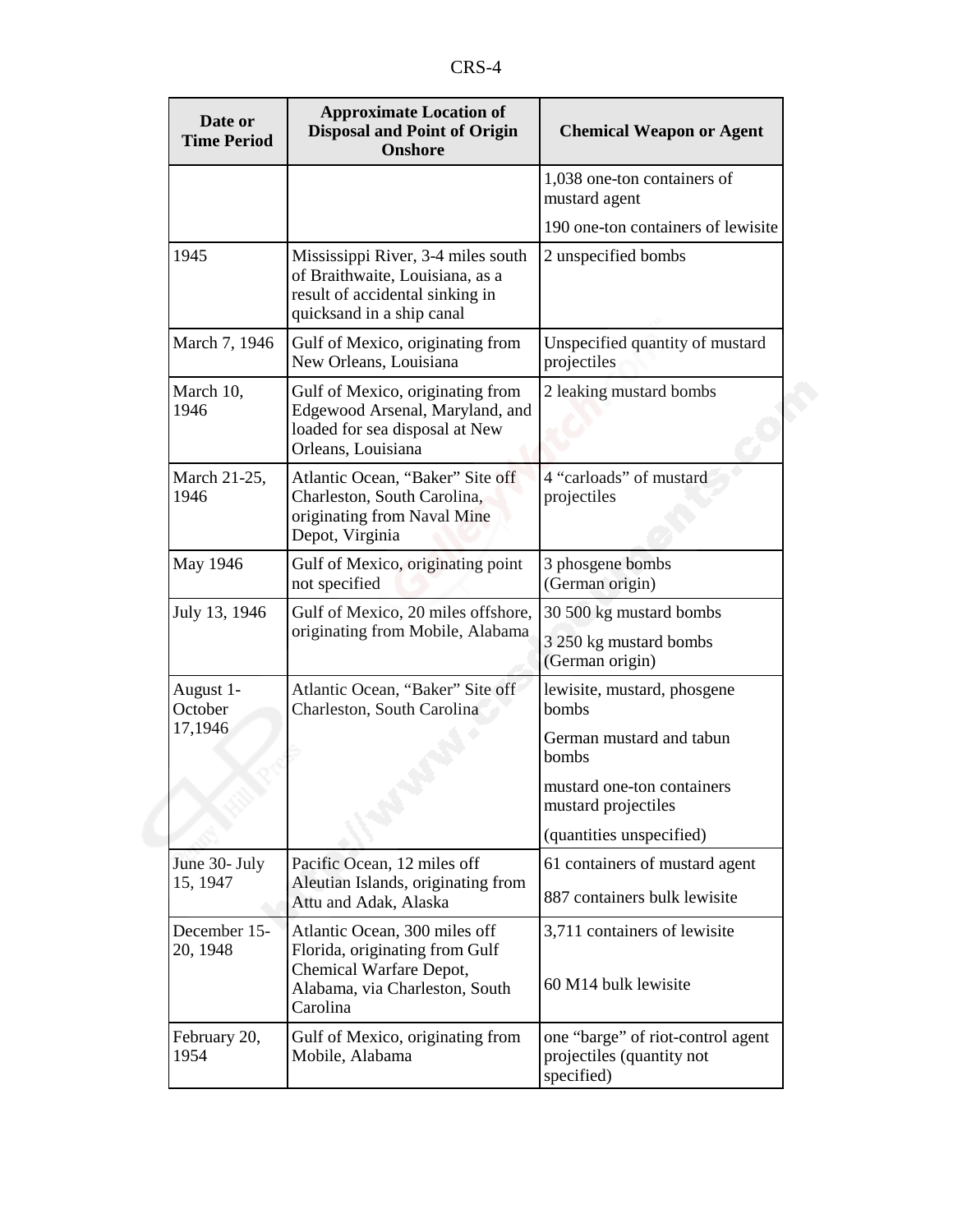| Date or<br><b>Time Period</b> | <b>Approximate Location of</b><br><b>Disposal and Point of Origin</b><br><b>Onshore</b>                                                                                                                                      | <b>Chemical Weapon or Agent</b>                                                                                                                                                                                                                   |
|-------------------------------|------------------------------------------------------------------------------------------------------------------------------------------------------------------------------------------------------------------------------|---------------------------------------------------------------------------------------------------------------------------------------------------------------------------------------------------------------------------------------------------|
| January-<br>February 1955     | Gulf of Mexico, originating from<br>Mobile, Alabama                                                                                                                                                                          | "1 or 2 barges" of unspecified<br>toxic munitions (quantity not<br>specified)                                                                                                                                                                     |
| November 13-<br>14, 1957      | Atlantic Ocean, originating from<br>Edgewood Arsenal, Maryland, and<br>loaded for sea disposal at Colts<br>Neck Naval Pier, Earle, New<br>Jersey                                                                             | 48 one-ton containers of lewisite                                                                                                                                                                                                                 |
| March 20-27,<br>1958          | Atlantic Ocean, off South<br>Carolina, originating from Pine<br>Bluff Arsenal, Arkansas, and<br>loaded for sea disposal at Sunny<br>Point, North Carolina                                                                    | 1,507 one-ton containers of<br>lewisite<br>63 one-ton containers of nitrogen<br>mustard                                                                                                                                                           |
| April 19, 1958                | Pacific Ocean, 117 miles off San<br>Francisco, California, originating<br>from Navajo Army Depot,<br>Arizona, and Tooele Army Depot,<br>Utah, and loaded for sea disposal<br>at Concord Naval Weapons<br>Station, California | 301,000 M70 115-pound mustard<br>bombs<br>1,479 one-ton containers of<br>lewisite                                                                                                                                                                 |
| May 25, 1958                  | Pacific Ocean, 117 miles off San<br>Francisco, California, originating<br>from Tooele Army Depot, Utah,<br>and loaded for sea disposal at<br>Concord Naval Weapons Station,<br>California                                    | 6 M47 100-pound mustard bombs<br>335 one-ton containers of lewisite<br>11 one-ton containers of nitrogen<br>mustard<br>2 mustard projectiles                                                                                                      |
| June 14-15,<br>1960           | Atlantic Ocean, originating from<br>Edgewood Arsenal, Maryland                                                                                                                                                               | 2 one-ton containers of lewisite<br>1 lewisite cylinder<br>non-chemical weapons materials<br>(unspecified quantity of<br>radiological waste)                                                                                                      |
| June 18, 1962                 | Atlantic Ocean, originating from<br>Edgewood Arsenal, Maryland                                                                                                                                                               | 378 105 mm mustard projectiles<br>341 155 mm mustard projectiles<br>1 one-ton container of lewisite<br>20 drums of cyanide<br>5,252 white phosphorous<br>munitions<br>non-chemical weapons materials<br>(421,757 pounds of radiological<br>waste) |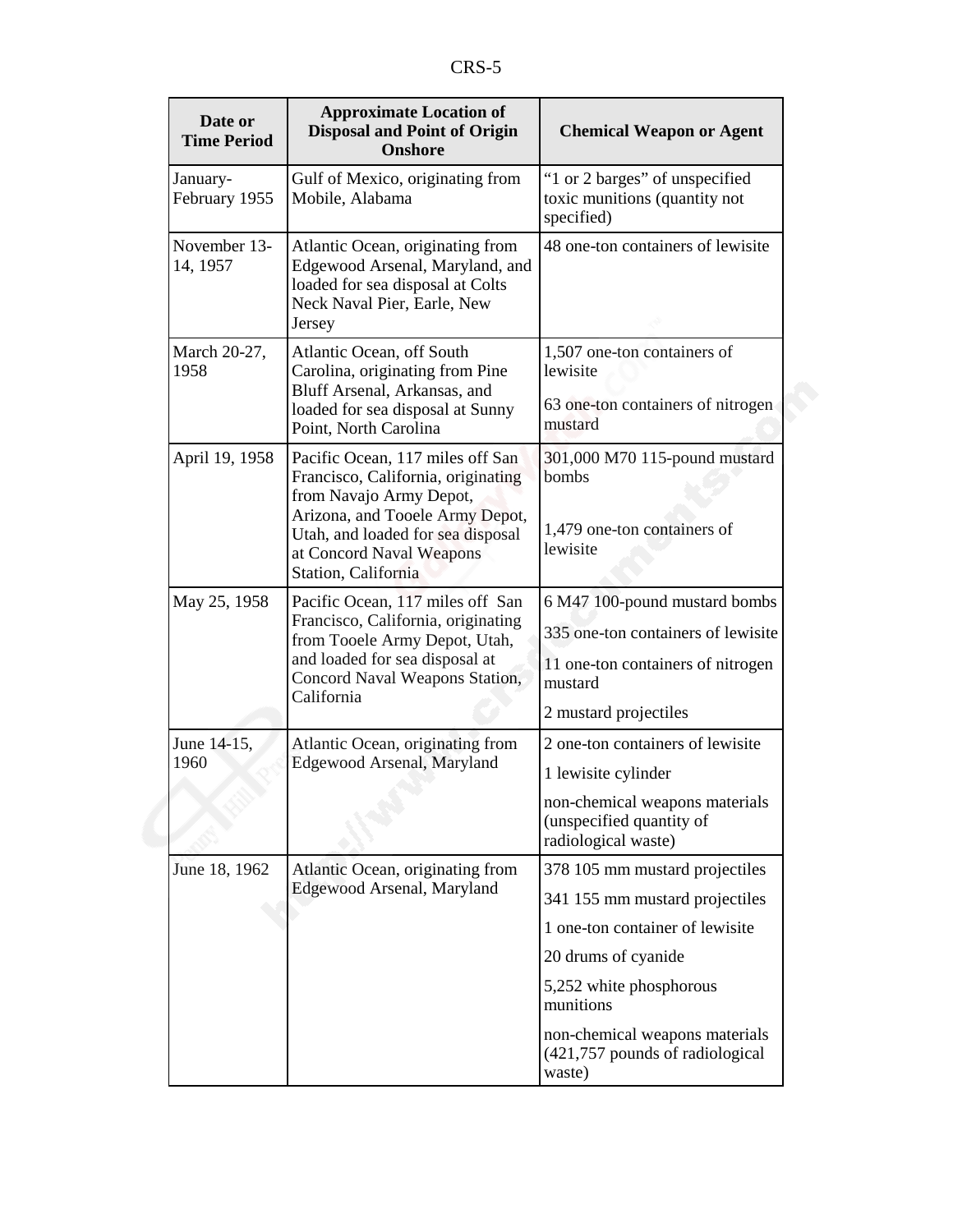| Date or<br><b>Time Period</b> | <b>Approximate Location of</b><br><b>Disposal and Point of Origin</b><br><b>Onshore</b>                        | <b>Chemical Weapon or Agent</b>                                                                 |
|-------------------------------|----------------------------------------------------------------------------------------------------------------|-------------------------------------------------------------------------------------------------|
| August 6-7,<br>1964           | Atlantic Ocean near 1960 and<br>1962 sites noted above, originating<br>from Edgewood Arsenal,<br>Maryland      | 456 one-ton containers of riot<br>control agent                                                 |
|                               |                                                                                                                | 1,700 75 mm mustard projectiles                                                                 |
|                               |                                                                                                                | 74 one-ton containers of mustard<br>agent                                                       |
|                               |                                                                                                                | 10 M78 500-pound cyanogen<br>chloride bombs                                                     |
|                               |                                                                                                                | non-chemical weapons materials<br>(800 55-gallon drums of<br>radiological waste)                |
| June 15, 1967                 | Atlantic Ocean, originating from<br>Colts Neck Naval Pier, Earle, New<br>Jersey                                | 4,577 one-ton containers of<br>mustard agent                                                    |
|                               |                                                                                                                | 7,380 M55 sarin rockets in<br>concrete vaults                                                   |
| June 19, 1968                 | Atlantic Ocean, originating from<br>Colts Neck Naval Pier, Earle, New<br>Jersey                                | 38 one-ton containers of sarin and<br>VX.                                                       |
|                               |                                                                                                                | 1,460 vaults holding M55 sarin<br>and VX rockets                                                |
|                               |                                                                                                                | 120 drums of canisters of arsenic<br>and cyanide                                                |
| August 7, 1968                | Atlantic Ocean, originating from<br>Colts Neck Naval Pier, Earle, New<br>Jersey                                | 3,500 one-ton containers<br>contaminated with mustard agent<br>and filled with water            |
|                               |                                                                                                                | non-chemical weapons materials<br>(unspecified quantity and type of<br>conventional explosives) |
| August 18,<br>1970            | Atlantic Ocean, 250 miles east of<br>Cape Kennedy, Florida,<br>originating from Sunny Point,<br>North Carolina | 12,508 M55 sarin rockets in<br>vaults                                                           |
|                               |                                                                                                                | 3 155mm sarin projectiles                                                                       |
|                               |                                                                                                                | 1 M23 VX land mine                                                                              |

**Source:** Prepared by the Congressional Research Service with information from the Department of Defense, U.S. Army Research, Development, and Engineering Command, Aberdeen Proving Ground, Maryland, Corporate Information Office, Historical Research and Response Team, *Off-shore Disposal of Chemical Agents and Weapons Conducted by the United States*, March 29, 2001, 15 pp.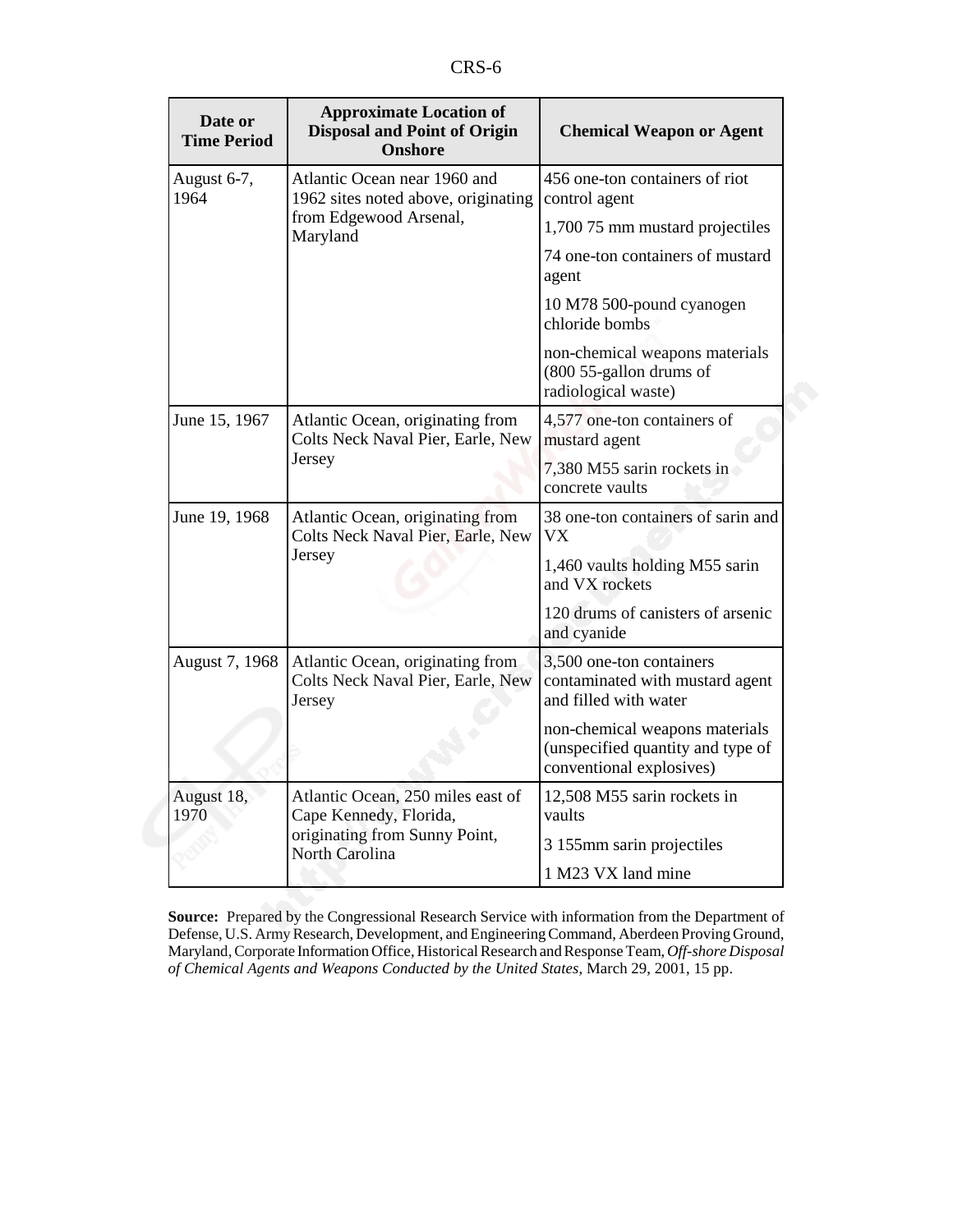# **Cessation of U.S. Disposal in the Ocean**

In the late 1960s, DOD's acknowledgment of the disposal of chemical weapons in the ocean, and heightened public awareness of the ocean disposal of wastes in general, raised concerns about potential risks to human health and the marine environment, and the economic effects of potential damage to marine resources. In light of these concerns, DOD requested that the National Academy of Sciences (NAS) assess the hazards of disposing of surplus chemical weapons, including land and sea disposal. The NAS released a report in 1969 recommending the pursuit of methods to safely destroy or neutralize chemical weapons, rather than bury them intact on land or at sea.<sup>5</sup> These recommendations and continuing public concerns led the United States to cease disposal of chemical weapons in the ocean in 1970 and to explore methods to destroy surplus weapons at military facilities where they could be managed safely.

In 1972, Congress enacted the Ocean Dumping Act<sup>6</sup> to prohibit the disposal of wastes into the ocean waters of the United States, extending to the contiguous zone (24 nautical miles seaward). Consistent with the decision of the executive branch in 1970 to cease the disposal of chemical weapons in the ocean, Congress included provisions in the Ocean Dumping Act that explicitly prohibited the offshore disposal of chemical warfare agents. Although the act granted limited authority for the Environmental Protection Agency (EPA) to issue permits allowing the offshore disposal of certain types of wastes, it specifically excluded chemical warfare agents and other hazardous substances from this permit authority.<sup>7</sup> (See CRS Report RS20028, *Ocean Dumping Act: A Summary of the Law*, by Claudia Copeland.)

Subsequent to the enactment of the Ocean Dumping Act, DOD continued its efforts to seek safer methods for disposing of chemical weapons on the land, resulting in the development of incinerators to destroy them.<sup>8</sup> Although incineration remains the primary method by which chemical weapons are disposed of today, concerns about potential health and environmental risks from incineration have spurred the research and development of safer technologies to neutralize them. Under international agreement, the United States has committed to destroying its chemical weapons stockpile by 2012. However, there are questions as to whether this deadline can be met, considering the current capacity of existing disposal facilities. (For further discussion of ongoing efforts to dispose of chemical weapons

<sup>5</sup> National Academy of Sciences. *Disposal Hazards of Certain Chemical Warfare Agents and Munitions*. June 24, 1969. 14 pp.

<sup>&</sup>lt;sup>6</sup> 33 U.S.C. 1401 et seq. The "Ocean Dumping Act" is the common reference to Title I of the Marine Protection, Research, and Sanctuaries Act of 1972 (MPRSA, P.L. 92-532), as amended.

<sup>7</sup> 33 U.S.C. 1412.

<sup>&</sup>lt;sup>8</sup> The U.S. Army Chemical Materials Agency administers the disposal of chemical munitions, including the operation of four disposal facilities located in Anniston, Alabama; Pine Bluff, Arkansas; Umatilla, Oregon; and Tooele, Utah. For further information, see the agency's website at [http://www-pmcd.apgea.army.mil].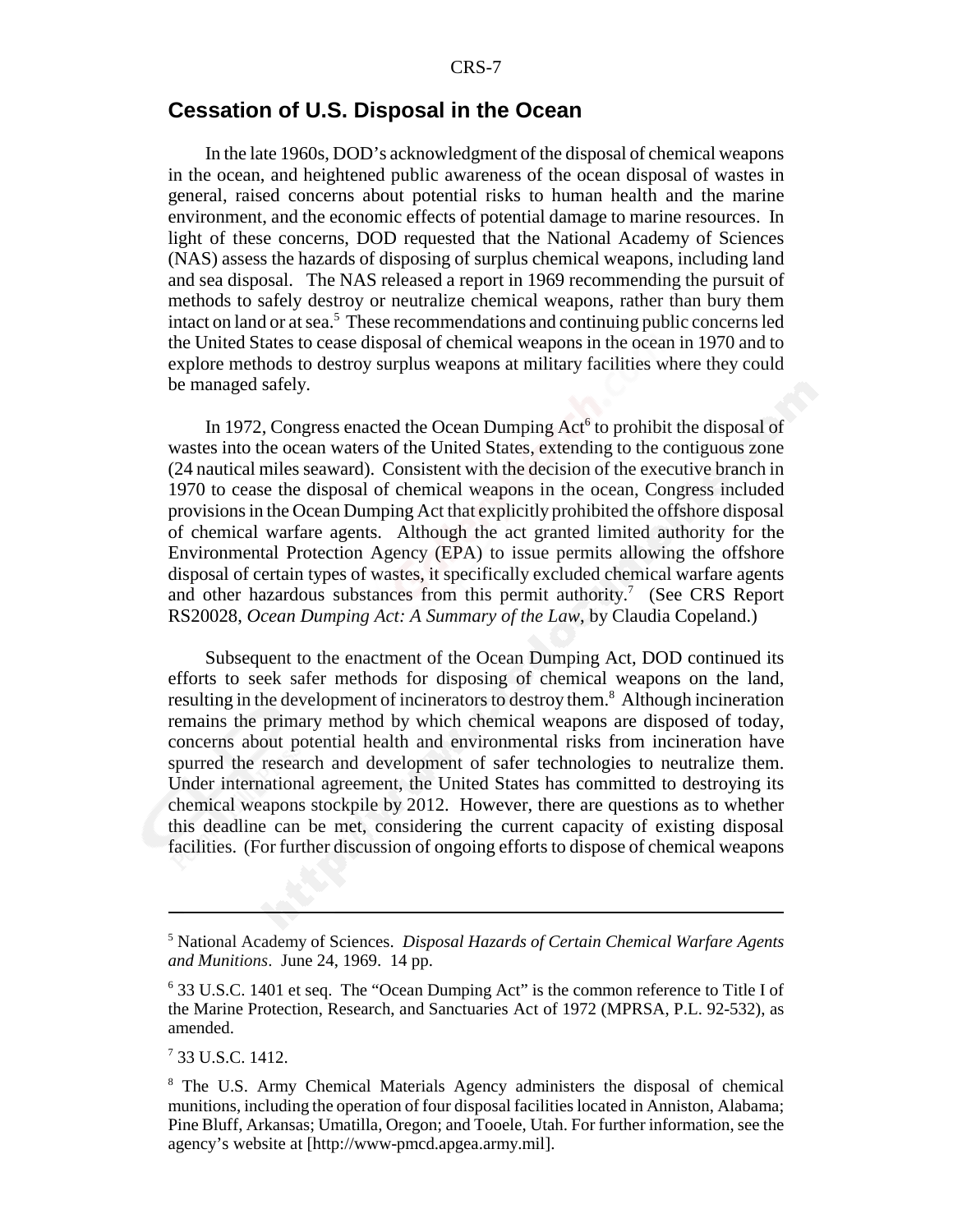at onshore facilities, see CRS Report RL32158, *Chemical Weapons Convention: Issues for Congress*, by Steve Bowman.)

# **Potential Risks from Disposal in the Ocean**

Although alternative technologies are now available for the onshore disposal of chemical weapons, DOD contends that, at the time, disposal in the ocean was deemed safer than disposal on land for two reasons. First, methods for disposal on land were initially limited to burial, presenting a long-term risk if weapons leaked or were recovered. Second, it was generally assumed that chemical agents released into seawater would be diluted to safe levels in the vastness of the ocean. However, this assumption was questioned in later years as scientific understanding of the effects of ocean pollution grew, leading to the general prohibition on the disposal of wastes into the ocean, including chemical weapons.

Exposure to chemical weapons can have numerous harmful effects on human beings. Depending on the particular chemical agent, these effects can include burns and sores on the skin, vomiting, respiratory dysfunction, mental impairment, damage to the immune and nervous systems, infertility, and death. Public health advocates have questioned whether possible exposure to such substances in seawater from leaking weapons may contribute to various symptoms experienced by coastal residents, swimmers, divers, fishermen, and individuals who may have consumed contaminated fish or shellfish. Marine conservationists and environmental advocates also have raised questions about the possible effects of chemical weapons agents on the marine environment, including the possible contribution to declines in populations of certain fish and other marine life in and around areas where weapons were dumped in the ocean.

The degree of risk from weapons leaking chemical agents into seawater depends on numerous factors. The extent to which an agent is diluted and the duration of exposure determine whether there is potential for harm. For example, most nerve agents are soluble and dissolve in water within several days. Less soluble agents still degrade over time as a result of hydrolysis. However, certain agents are less susceptible to hydrolysis, allowing them to remain in harmful forms for longer periods. For example, sulphur mustard in liquid or solid form turns into an encrusted gel when released in seawater. In this form, it can persist for many years before degrading.

Density is another critical factor. Chemical weapons agents denser than seawater tend to remain on the ocean floor, rather than float to shallower waters where they may present greater risk. For example, encrusted sulphur mustard is denser than seawater, making it unlikely to migrate off the ocean floor. However, ocean currents can disperse such substances along the seabed, spreading contamination beyond the location where the release occurred. Colder water temperatures also can slow degradation and allow contamination along the seabed to persist in harmful concentrations and forms for longer periods.

In addition to contamination of seawater, there have been concerns among the public that chemical weapons could wash ashore, or that they could be retrieved accidentally during dredging operations or trawl fishing along the seabed. The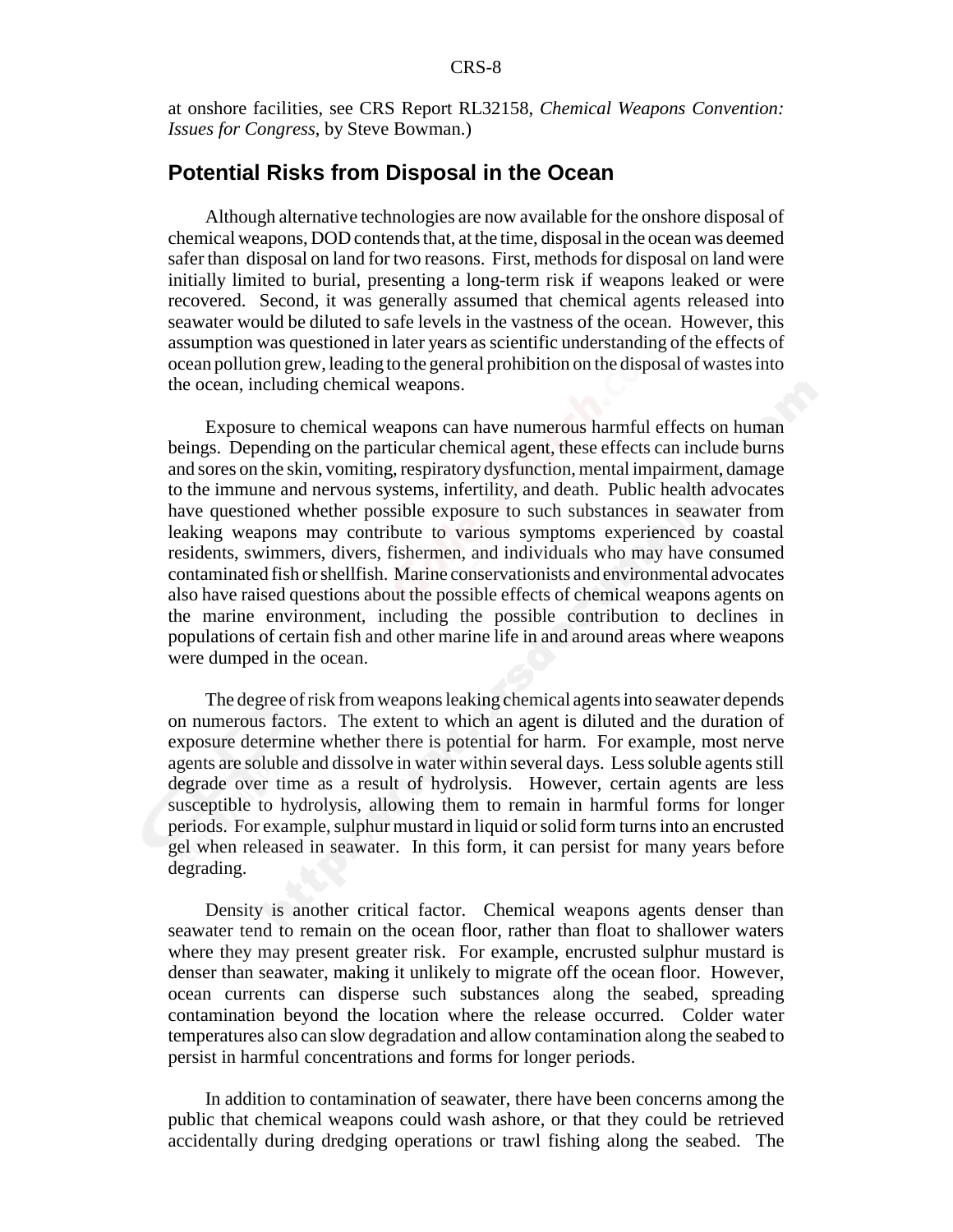likelihood of such events is difficult to predict. Generally, the greater the depth of disposal, the less likely that accidental retrieval or washing ashore would occur. Although ocean currents could move weapons into shallower waters and present a greater safety risk, the accumulation of sediment and marine growth could help anchor weapons to the seabed, making them less susceptible to movement.

In its 2001 report, the Army documented few incidents of accidental retrieval of chemical weapons,<sup>9</sup> or of them washing ashore.<sup>10</sup> Only one other incident has been reported in the United States since then.<sup>11</sup> One could observe that these incidents are rare considering the thousands of chemical weapons dumped off the coasts of the United States over 50 years, and that the risks of such events appear *relatively* small. On the other hand, one could argue that even a few incidents prove that some risks do exist, and that study and monitoring of disposal areas are warranted to assess the likelihood of future risks.

# **Relevant Scientific Studies in Europe and Russia**

Thus far, there have been no comprehensive scientific studies of potential risks to human health and the marine environment in specific areas of the ocean where chemical weapons were dumped off the coast of the United States. Therefore, it is difficult to provide definitive answers to questions about risks raised by public health and environmental advocates, marine conservationists, and the general public. However, there have been numerous scientific studies of risks from the disposal of chemical weapons off the coasts of Europe and Russia in the Atlantic Ocean, North Sea, Baltic Sea, and Mediterranean Sea. The former Soviet Union, Germany, Great Britain, and France disposed of chemical weapons in these waters, including weapons captured during World War II. Although these studies focus on risks to coastal populations in Europe and Russia, and the marine environments of these waters, their

<sup>&</sup>lt;sup>9</sup> For example, a fisherman accidentally retrieved a container of sulphur mustard off the coast of Australia in 1970 that the U.S. Armed Forces had dumped in 1945 along with thousands of tons of chemical weapons. In 1976, a dredging operation off the coast of Hawaii accidentally retrieved a mortar round containing chemical agents, injuring one crewman. The Army suspects that the mortar round was one of thousands of tons of chemical weapons dumped in 1944 off Pearl Harbor.

 $10$  For example, a mustard gas bomb floated ashore in the Gulf of Mexico in 1946 (location unspecified) after it and 32 others were disposed of 20 miles off the coast at depths ranging from 200 to 600 feet. The bomb was recovered safely. Also in 1946, an unspecified number of mustard gas bombs appeared floating in Manfredonia Bay, Italy, within three weeks after they had been disposed of 54 miles from shore. In the 1970s (year not specified), a container of sulphur mustard washed ashore off the coast of Australia in the same area where a fisherman accidentally retrieved a container in 1970. According to the Army, the government of Australia has since designated this area hazardous.

 $11$  A report by U.S. Army personnel acknowledged the accidental retrieval of a World War I era mustard gas munition by a clam dredging operation off the coast of New Jersey in 2004. The report, *Mitigating the Possible Damaging Effects of Twentieth-Century Ocean Dumping of Chemical Munitions*, by Emily E. Baine and Margaret P. Simmons, was prepared independently by these authors, not by the U.S. Army. Numerous press reports also have acknowledged this incident.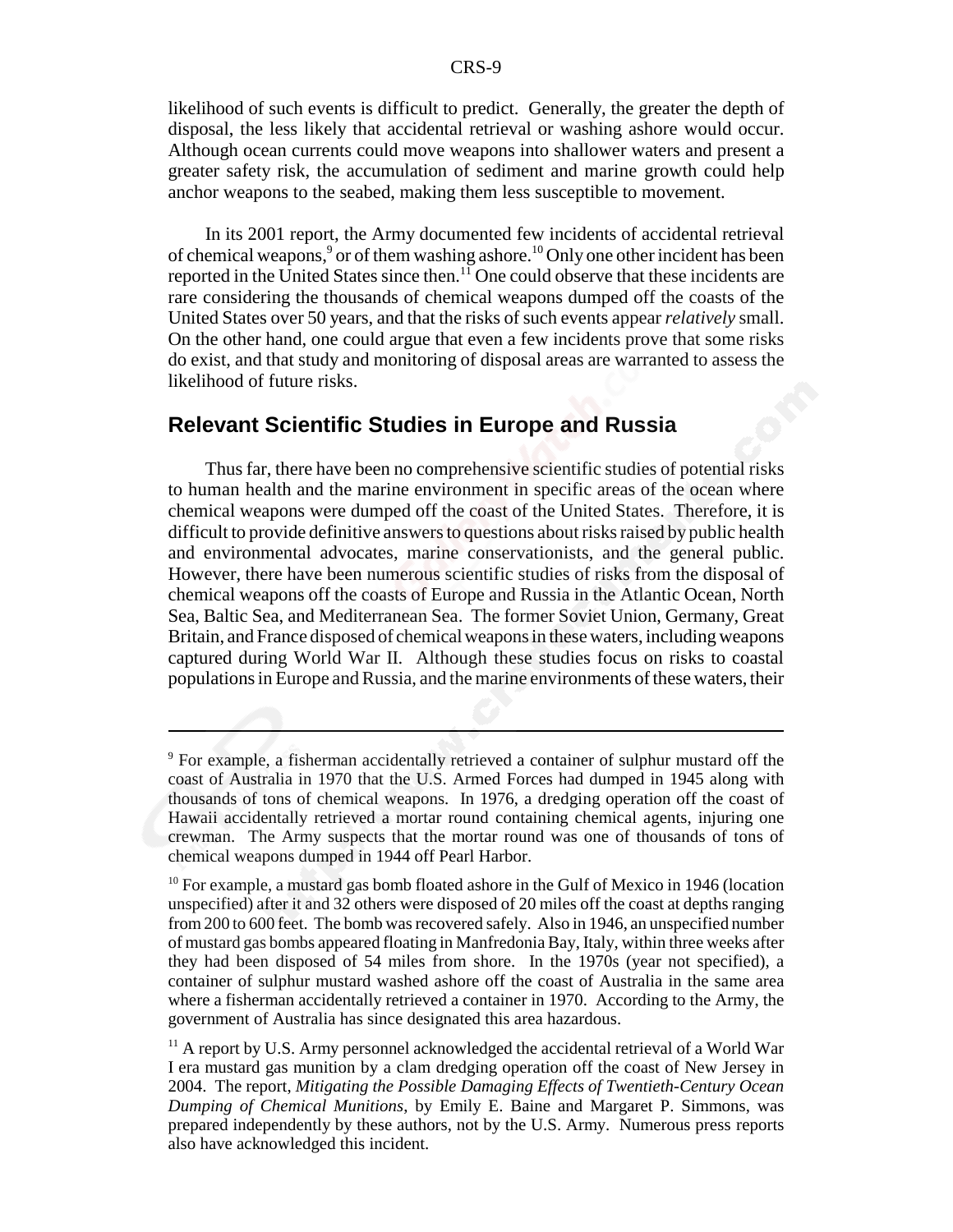findings may offer insights into potential risks from the disposal of chemical weapons off the coasts of the United States.

In 2005, the Imperial College of London compiled the findings of these European and Russian studies.<sup>12</sup> As a whole, they concluded that risks remain relatively small if weapons or persisting contamination on the seabed, such as encrusted sulphur mustard, remain undisturbed. On the other hand, human disturbances, such as dredging, trawl fishing, or work on underwater pipelines, caused risks to rise significantly. The studies linked instances of human exposure primarily to such disturbances, rather than to ocean currents washing weapons or contamination ashore.

In shallower waters, such as in the Baltic Sea, the studies noted that the greatest risk is to fishermen who reported many instances of catching encrusted sulphur mustard in their nets when trawling the seabed. However, the number of such instances declined as the depth of the water increased. Although the studies noted more instances of exposure than reported in the United States, the depths of disposal off the coasts of Europe and Russia generally are shallower than those off the coasts of the United States. The finding that potential risks appear to decrease relative to greater depths of disposal suggests that there may be less potential risk domestically than in the waters of these foreign nations.

### **Response Options and Issues**

As DOD has disclosed more information about the past disposal of chemical weapons in the ocean, interest in how best to respond to potential risks has grown among the public. Thus far, the U.S. Army has prepared materials for commercial maritime industries to educate individuals about the hazards of chemical and conventional weapons that may be present in the ocean. These materials include safety guidelines in the event that weapons are accidentally retrieved from the seabed, and provide contact information to inform federal officials of the presence of such weapons, so that appropriate actions may be taken to ensure public safety. However, the locations of the disposal sites are not disclosed, preventing the public from being able to avoid areas where they may encounter weapons dumped offshore.

The primary obstacle to responding to potential risks is locating the weapons in the ocean. The lack of coordinates for most of the disposal sites, and the possibility that ocean currents may have moved weapons beyond these areas, makes finding the weapons difficult at best, if not impracticable in some cases. In the event that the weapons are located, one option to prevent exposure would be to leave the weapons in place and warn the public to avoid these areas. This option may address immediate risks and avoid new risks associated with retrieving weapons from the ocean (see below). However, the long-term risks of leaving the weapons in place is

<sup>12</sup> Imperial College of London. *Munitions Dumped at Sea: A Literature Review*. June 2005. 90 pp. As noted in the Army's 2001 report, the U.S. Armed Forces also disposed of chemical weapons off the coasts of Europe in the Atlantic Ocean, North Sea, and Mediterranean Sea. The studies reviewed in the Imperial College report do not distinguish between risks from U.S. disposal and disposal by other nations in these foreign waters.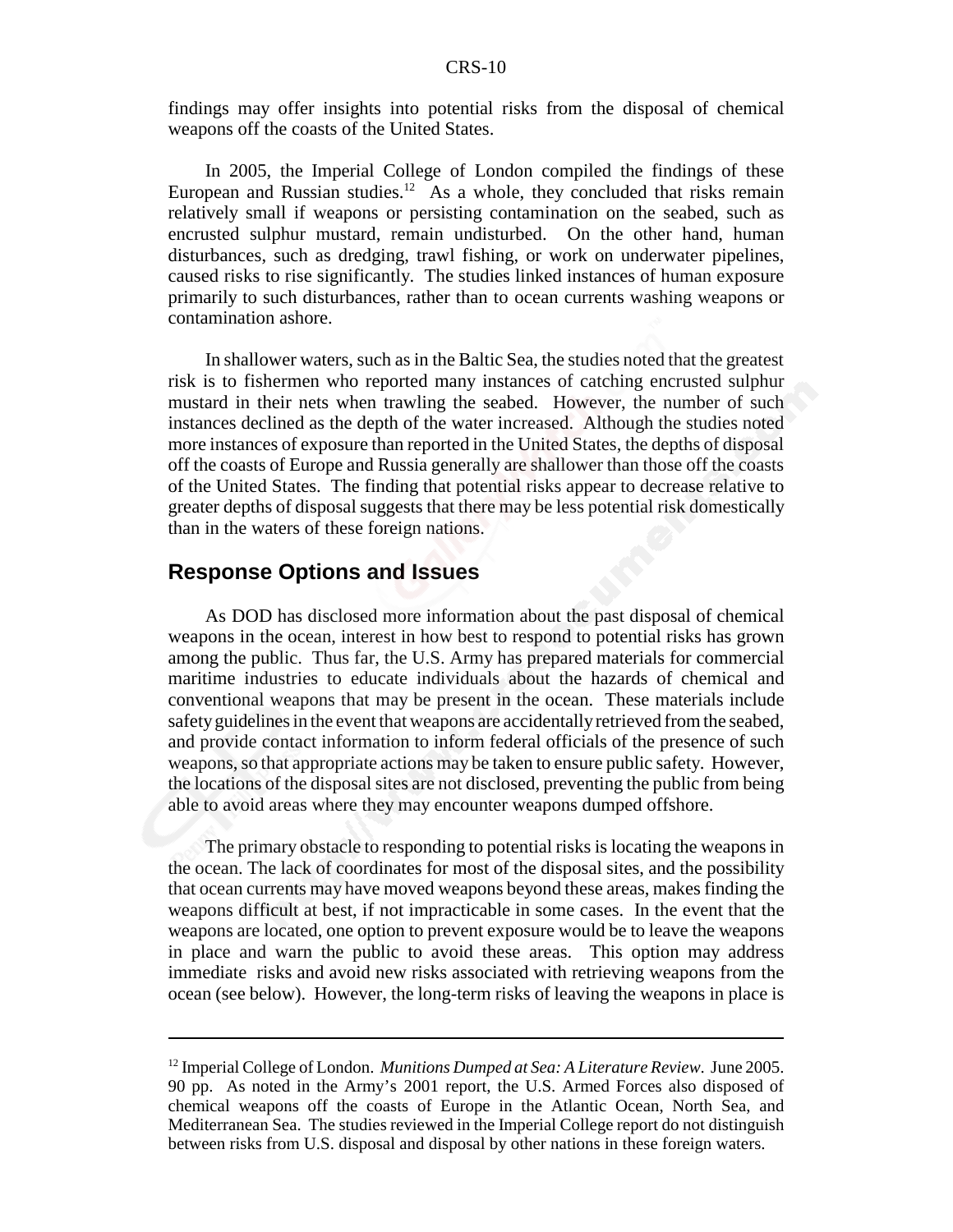uncertain, because of a lack of information on the leaking of chemical agents in the ocean and the extent to which ocean currents may cause munitions to migrate to shallower waters or wash ashore in the future. Leaving the weapons in place and publicly disclosing their location also could present risks to national security in the event that individuals may retrieve weapons and use them for harmful purposes.

If the weapons are found, a more difficult option would be to remove them from the seabed and to remediate contaminated seawater surrounding these areas. Once retrieved, these weapons would need to be disposed of safely onshore, through incineration or emerging alternative technologies to neutralize them. Although this option may more effectively address long-term risks, it likely would require substantial financial resources and time, and would be technically challenging. This option also could present new risks, such as risks to workers who would remove and transport the weapons, and to populated areas in the event of an accidental release during transporting or disposing of the weapons at an onshore facility. Regardless of the desired option, the practical feasibility of responding to potential risks is limited by the many inherent challenges discussed below.

**Locating Disposal Sites.** Locating where chemical weapons were dumped in the ocean would be the first step toward assessing potential risks and determining the feasibility of response actions. However, the *precise* coordinates of most of these sites are unknown, both in U.S. and foreign waters. The specificity of the geographic locations of the disposal sites in historical records varies widely. Rough coordinates are known or assumed for some sites, whereas only approximate distances from the coast are identified for others. The location of many sites is completely unknown, with only the body of water identified, such as the Atlantic or Pacific Ocean in general. Consequently, attempts to locate most of the disposal sites would be difficult at best, if not impracticable in some cases. The Army's 2001 report indicated that only four disposal sites where the exact location is known have been surveyed, with no contamination detected at the time. The last survey occurred in 1975. Some have advocated that at least these four known sites be revisited to determine if chemical weapons agents may have leaked since then.

**Identifying Weapons and Containers.** In the event that a disposal site is located, identifying *individual* weapons underwater still is likely to be difficult. At many sites, weapons were disposed of one-by-one, or "loose dumped" as the Army describes in its 2001 report. At these sites, ocean currents may have moved weapons and containers far enough away from their original point of disposal to make finding them problematic. Weapons also may be difficult to locate, depending on their size and depth, because of the accumulation of sediment and biological growth over many years. Sites where there are topographical irregularities in the ocean floor also could be challenging to survey with sonar technologies, because of the difficulty in distinguishing among natural formations that may be similar to weapons in size and shape. The Army's report listed numerous sites where weapons were sunk inside the hulls of obsolete vessels, which may be easier to identify because of their size and shape. As noted above, DOD has located and surveyed four of sites where weapons were sunk inside obsolete vessels, with the last surveyed in 1975.

**Retrieving Munitions for Onshore Disposal.** Safely retrieving weapons from the ocean floor is generally more challenging the greater the depth. The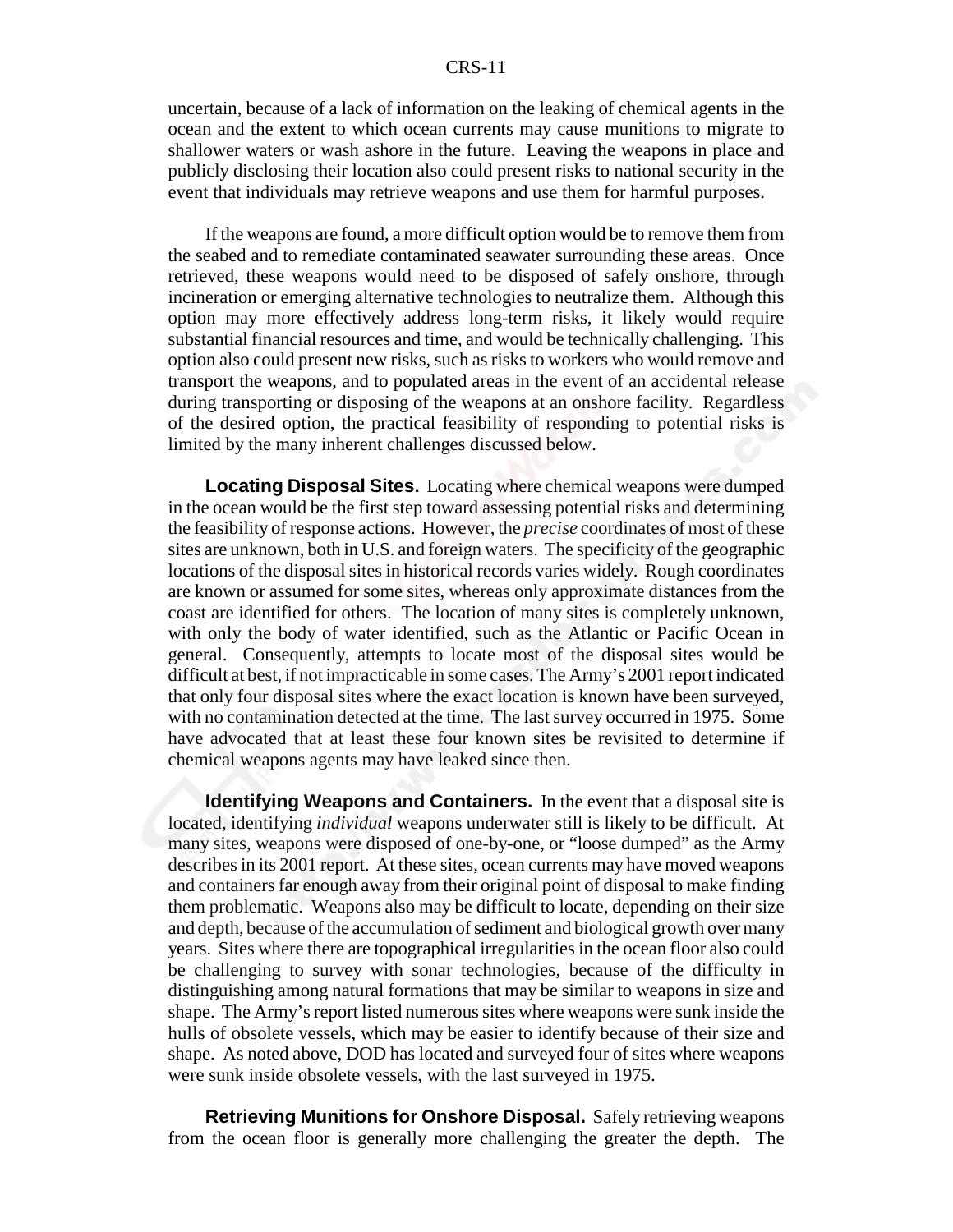suspected disposal depth varies widely. In its 2001 report, the Army indicated disposal depths ranging from 200 feet in the Gulf of Mexico to over 16,000 feet off the coast of Florida. However, these records do not indicate the depths of many disposal sites. Another factor is structural integrity. Weapons casings and containers may be weakened as result of water pressure, and the corrosive effects of saltwater, over prolonged periods. Especially at greater depths, changes in water pressure during retrieval could cause weakened casings and containers to rupture, resulting in the release of chemical weapons agents into shallower waters where they may pose greater risks of exposure. Existing leaks also could be exacerbated in such circumstances, increasing the quantity of chemical weapons agents released.

**Remediating Contaminated Seawater.** Experience in remediating contaminated seawater primarily has been limited to the removal of oil and fuel spilled on surface waters. Oil and fuel tend not to mix with water because of their physical composition, making them easier to remove. Chemical weapons agents that are soluble, such as nerve agents, mix easily with seawater, making removal impracticable. However, other agents that do not mix well with water, such as sulphur mustard, could be easier to remove. The depth at which contamination occurs is another important factor. The feasibility of remediating contamination far below the surface is highly uncertain because of the lack of experience in performing this type of remediation.

Although there may be a greater possibility for effective remediation if insoluble chemical weapons agents were to migrate to the surface, currents and winds in open waters could spread such agents rapidly over unmanageably large areas, especially at sites far from the coast where currents and winds can be stronger. The Army's 2001 report indicated at least one instance of remediation of contaminated surface waters during World War II in Bari Harbor, Italy, where a German air raid destroyed a U.S. Naval vessel containing mustard gas bombs and resulted in contamination of the harbor. However, the Army's report does not provide any information to assess the degree or adequacy of the cleanup, relative to today's standards.

**Costs.** Considering that much is unknown about the quantity and condition of weapons dumped in the ocean, developing reliable estimates of the costs to respond to potential risks is, and will continue to be, nearly impossible without such information. The availability of federal funding to pay the costs of response actions is an issue as well, whatever amount they may be. There already is ongoing debate within Congress about the adequacy of funding to pay for the cleanup of land-based contamination on military lands, for which the estimated costs are substantial.

In its most recent environmental report to Congress in March 2006, DOD estimated that a total of \$34.4 billion would be needed to complete cleanup at active military installations, closed bases, and other former military properties.<sup>13</sup> Certain factors could cause these costs to rise, including efforts to clean up unexploded ordnance (UXO), the cleanup of a new round of base closings approved in 2005 to

<sup>13</sup> Department of Defense. *Defense Environmental Programs Annual Report to Congress for Fiscal Year 2005*. March 2006. Appendix J, p. J-6-1.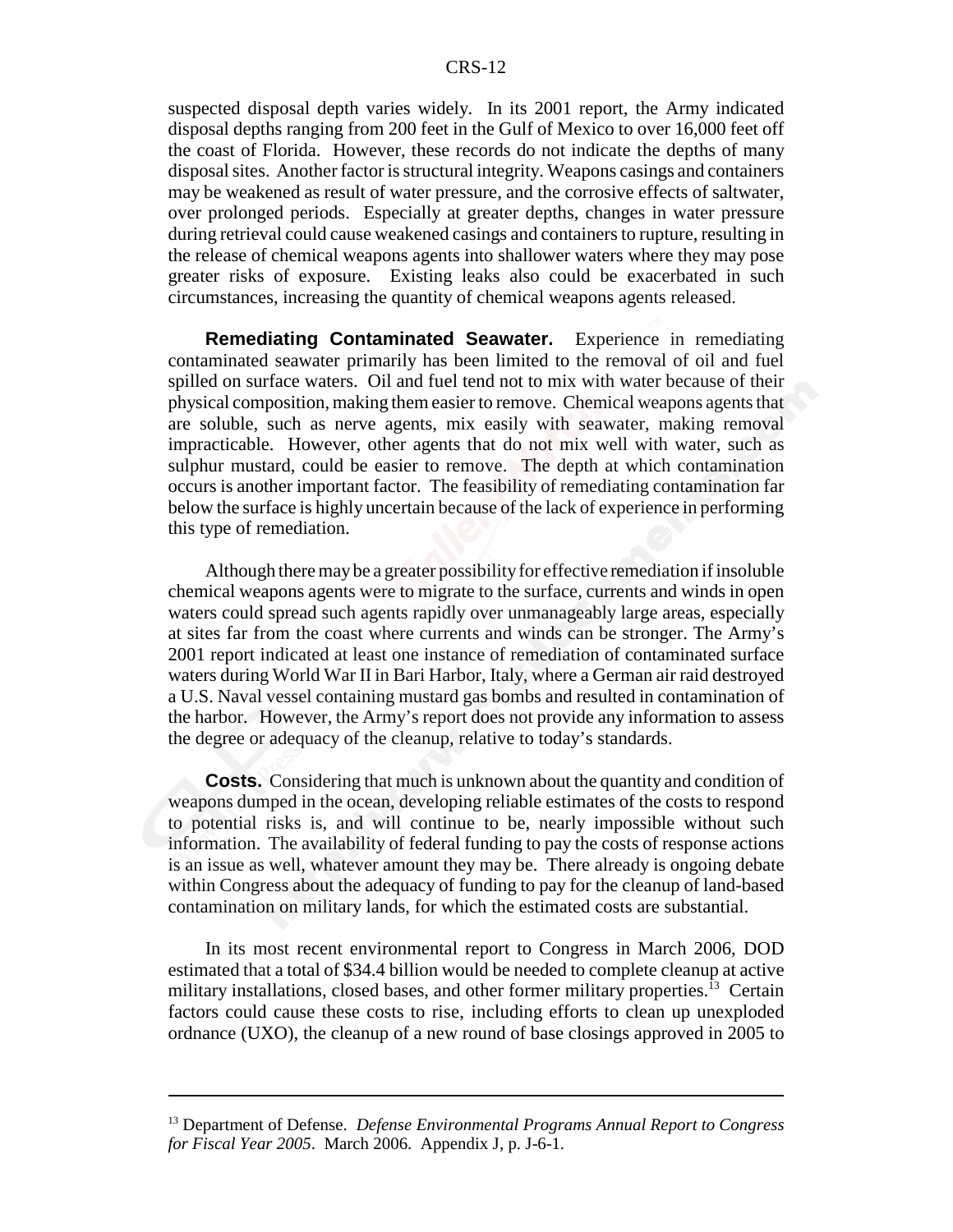prepare these properties for civilian reuse, and possibly more stringent cleanup standards in the future.

Addressing the disposal of chemical weapons in the ocean could add to these costs, placing further demands on military funding for cleanup. Appropriating additional funds to meet these needs could prove challenging, considering the many other competing needs within the overall federal budget, such as other military needs, homeland security, and domestic programs, and constraints on spending as a result of the federal budget deficit.

#### **Response Authorities**

Although the Ocean Dumping Act has specifically prohibited the disposal of chemical weapons in the ocean since 1972, it does not explicitly authorize response to human health and environmental risks resulting from past disposal. However, there are at least three federal statutes that one might examine for possible authority to respond to risks from the past disposal of chemical weapons in certain areas of the ocean off U.S. shores. These statutes include the Comprehensive Environmental Response, Compensation, and Liability Act (CERCLA),  $14$  the Clean Water Act,  $15$  and the Resource Conservation and Recovery Act (RCRA).<sup>16</sup> Of these three statutes, CERCLA appears to raise the fewest questions regarding applicability, because it explicitly applies within specific ocean waters off the coasts of the United States. RCRA appears to raise the most questions of the three, because the applicability of that statute to ocean waters is unclear.

The applicability of response authorities in federal law hinges upon whether a particular substance is *legally* defined as a "hazardous substance" or "pollutant or contaminant," in the case of CERCLA; a "hazardous substance" or "pollutant," in the case of the Clean Water Act; or a "solid waste" or "hazardous waste," in the case of RCRA. Response authorities in these statutes also hinge upon whether there is an "imminent and substantial" danger to public health or welfare, or the environment. Although what constitutes imminent and substantial in this context is not defined in federal statute, courts generally have deferred to the Environmental Protection Agency (EPA) in making such determinations.

Further, the scope of these three statutes has not been interpreted to apply outside the United States and the adjacent waters over which the United States asserts limited jurisdiction (explained below). The Army's acknowledgment that the U.S. Armed Forces disposed of chemical weapons off the coasts of foreign nations raises questions regarding the liability of the United States under international law, or under the domestic laws of such foreign nations in the event that disposal occurred within their respective territorial seas.

<sup>&</sup>lt;sup>14</sup> 42 U.S.C. 9601 et seq.

<sup>&</sup>lt;sup>15</sup> 42 U.S.C. 1251 et seq.

<sup>&</sup>lt;sup>16</sup> 42 U.S.C. 6901 et seq.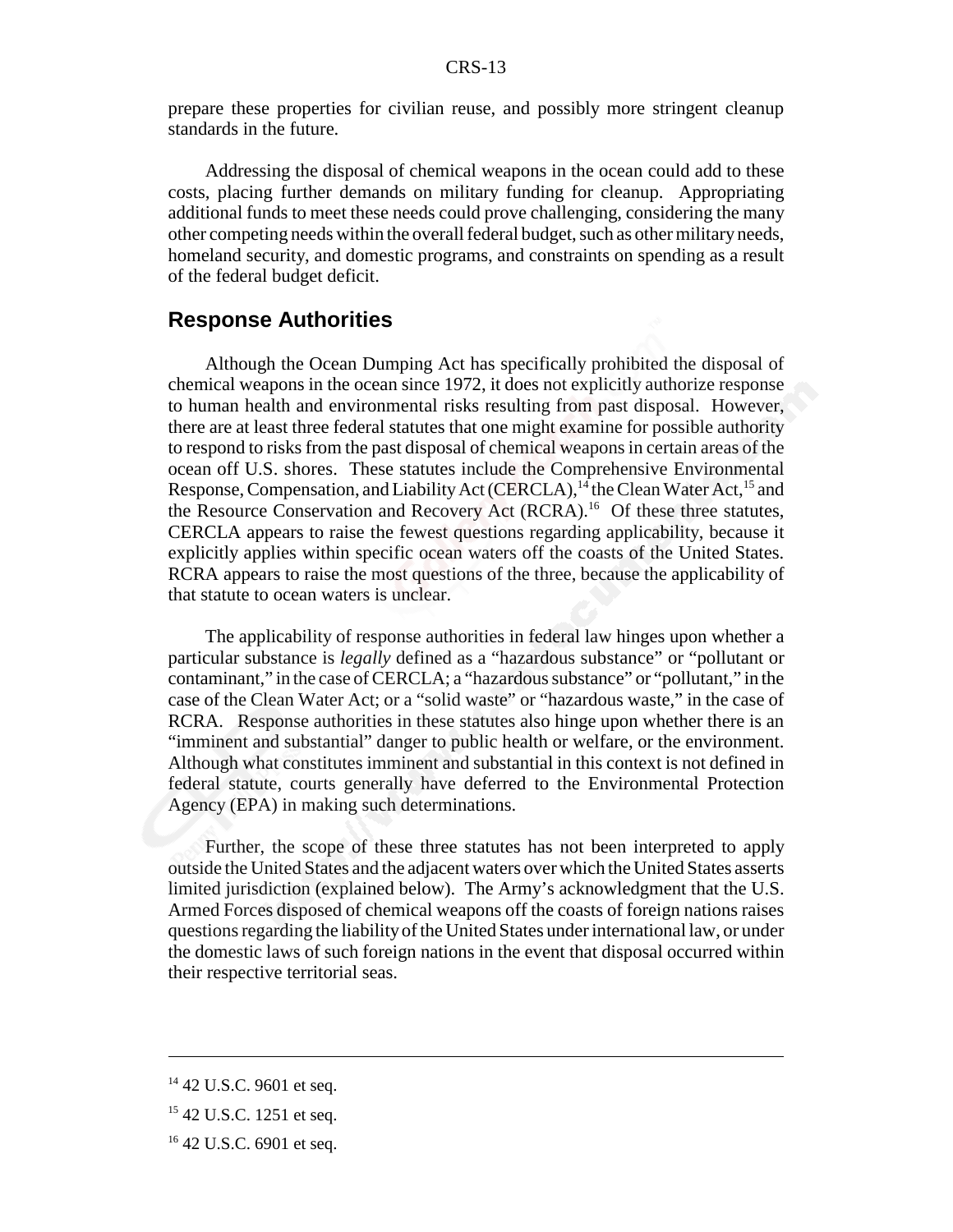There appears to be existing authority in federal law for the United States to respond to potential risks from chemical weapons disposed of off its shores. However, as discussed above, the primary obstacle to responding to potential risks is locating the weapons in the ocean. In the event that the weapons are found, many factors, such as technical capabilities, the possible introduction of new risks, and costs, could constrain the types of actions that could be carried out under these authorities. Possible applicability of each authority is discussed further below.

**CERCLA.** Section 104(a) of CERCLA authorizes the President to respond to a release, or a threat of a release, of a hazardous substance, pollutant, or contaminant into the environment.<sup>17</sup> The authority to respond to a release of a pollutant or contaminant is dependent upon whether there is an imminent and substantial danger to public health or welfare. The statute does not explicitly require such danger to be present to respond to a release or threatened release of a hazardous substance, primarily because the *nature* or *characteristics* of a hazardous substance clearly imply such danger by the fact that such substance is "hazardous." In practice, the President typically delegates the authority to respond to a release or threatened release to one or more federal agencies.

Authorized response actions may include removal or remediation or both. A "removal" is defined more broadly in CERCLA than the literal removal of contamination or source of contamination. Rather, a removal is an immediate or short-term response to an exposure threat, including but not limited to containing waste, preventing access to contaminated areas, and providing emergency assistance.<sup>18</sup> A "remedial action" may include many of the same activities as a removal, but is meant as a permanent remedy.19 Remedial actions are also subject to more thorough review prior to implementation, including opportunity for public comment. In practice, a removal action is often performed as an *interim* response to an immediate threat, while a remedial action is planned to provide protection over the *long-term*.

Although CERCLA does not explicitly address threats from the release of chemical warfare agents, a "hazardous substance" is defined in that statute<sup>20</sup> to include those substances defined as such by EPA under the Clean Water Act.<sup>21</sup> EPA has listed many chemical warfare agents as hazardous substances under this authority.22 "Pollutant or contaminant" also is broadly defined in CERCLA in a way that arguably could include all chemical warfare agents, because of the physiological effects on humans and nonhuman organisms that can result from exposure.<sup>23</sup>

- $20$  42 U.S.C. 9601(14).
- 21 33 U.S.C. 1321(b)(2)(A).
- 22 40 C.F.R. 116.4.

 $17$  42 U.S.C. 9604(a).

<sup>&</sup>lt;sup>18</sup> 42 U.S.C. 9601(23).

<sup>&</sup>lt;sup>19</sup> 42 U.S.C. 9601(24).

 $23$  42 U.S.C. 9601(33). CERCLA defines "pollutant or contaminant" as "any element, (continued...)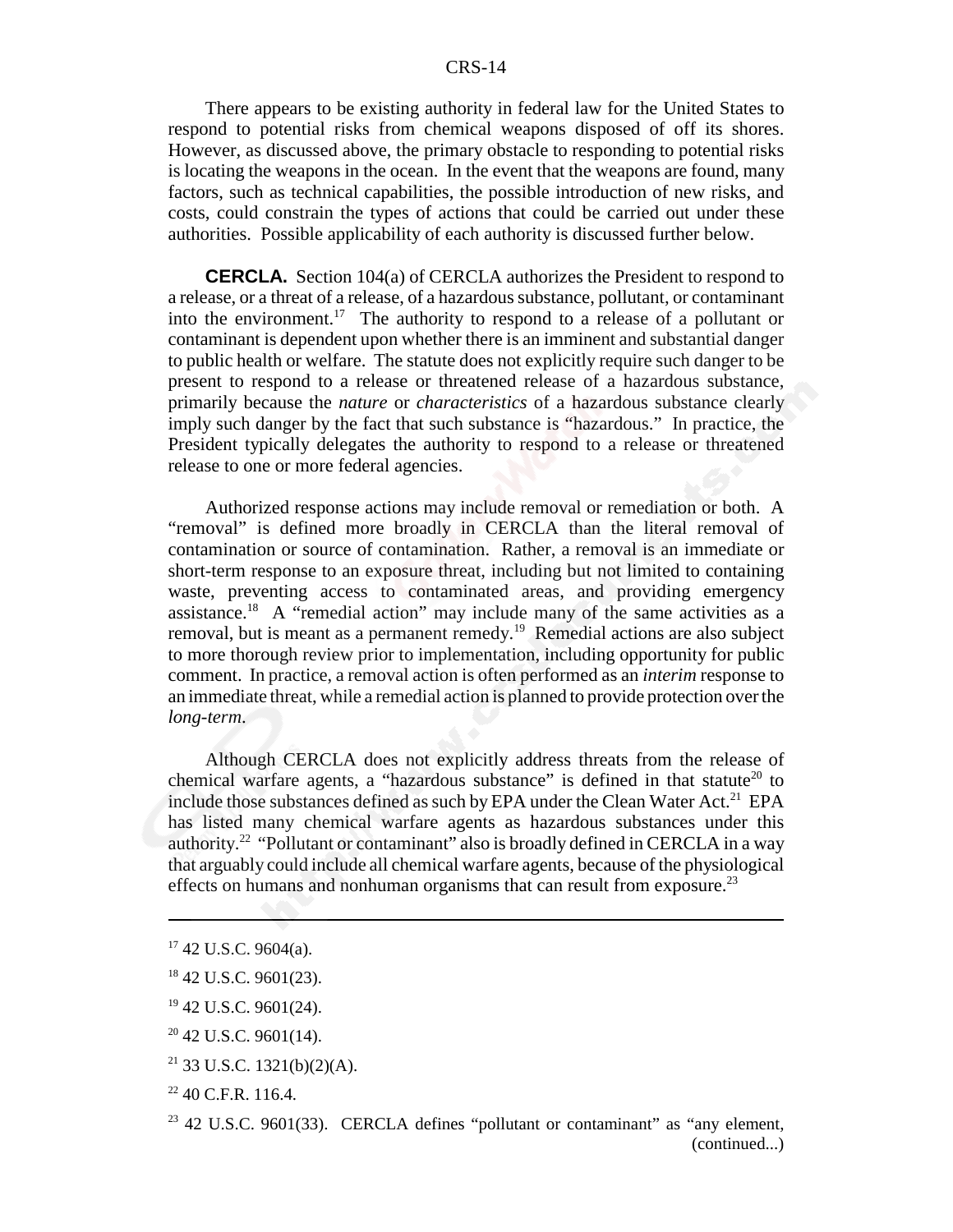Further, "release" is defined in CERCLA to include dumping, disposing, or leaking into the environment, including the discarding of containers, whether or not they have leaked.<sup>24</sup> The "environment" is defined to include the ocean waters of the U.S. Exclusive Economic Zone (EEZ).<sup>25</sup> The outer boundary of the EEZ is 200 nautical miles seaward of the baseline from which the territorial sea is measured, which is no greater than 12 nautical miles from U.S. shores.

Thus, the past disposal of chemical weapons by the U.S. Armed Forces in the ocean within the seaward boundary of the U.S. EEZ arguably could be considered a release of a hazardous substance, pollutant, or contaminant into the environment, $^{26}$ thereby authorizing the federal government to take response actions to protect public health or welfare, or the environment. Although CERCLA could be interpreted as being applicable, finding the weapons in the ocean is a significant obstacle to taking a response action. If the weapons are found, many factors still could constrain the feasibility of certain actions, as explained above.

**Clean Water Act.** Section 311(c) of the Clean Water Act authorizes the President to "ensure effective and immediate removal of a discharge, and mitigation or prevention of a substantial threat of a discharge, of oil or a hazardous substance" into the navigable waters and adjoining shorelines of the United States, and into the ocean waters of the U.S. EEZ.<sup>27</sup> As is the case with CERCLA, the President typically delegates this responsibility to one or more federal agencies.

As noted above, EPA has categorized many chemical warfare agents as hazardous substances both for the purposes of the Clean Water Act, and in turn

 $23$  (...continued)

substance, compound, or mixture, including disease-causing agents, which after release into the environment and upon exposure, ingestion, inhalation, or assimilation into any organism, either directly from the environment or indirectly by ingestion through food chains, will or may reasonably be anticipated to cause death, disease, behavioral abnormalities, cancer, genetic mutation, physiological malfunctions (including malfunctions in reproduction) or physical deformations, in such organisms or their offspring...."

<sup>24 42</sup> U.S.C. 9601(22). "Release" includes dumping, disposing, or leaking into the environment, including the "abandonment or discarding of barrels, containers, and other closed receptacles containing any hazardous substance or pollutant or contaminant." Thus, the dumping or disposal of containers of chemical agents could constitute a release, and munitions containing chemical agents could constitute a *closed receptacle*, and the dumping or disposing of them therefore a release.

<sup>&</sup>lt;sup>25</sup> 42 U.S.C. 9601(8). In this subsection, the "ocean waters" of the United States specifically refer to ocean waters of which the natural resources are under the exclusive management authority of the United States under the Magnuson-Stevens Fishery Conservation and Management Act (16 U.S.C. 1801 et seq.), which extend to the seaward boundary of the U.S. EEZ.

<sup>&</sup>lt;sup>26</sup> Liability under CERCLA is retroactive. Therefore, the fact that the U.S. Armed Forces disposed of chemical weapons in the ocean long before 1980 when Congress enacted CERCLA does not remove the disposal of these weapons from the applicability of that statute.

 $27$  33 U.S.C. 1321(c).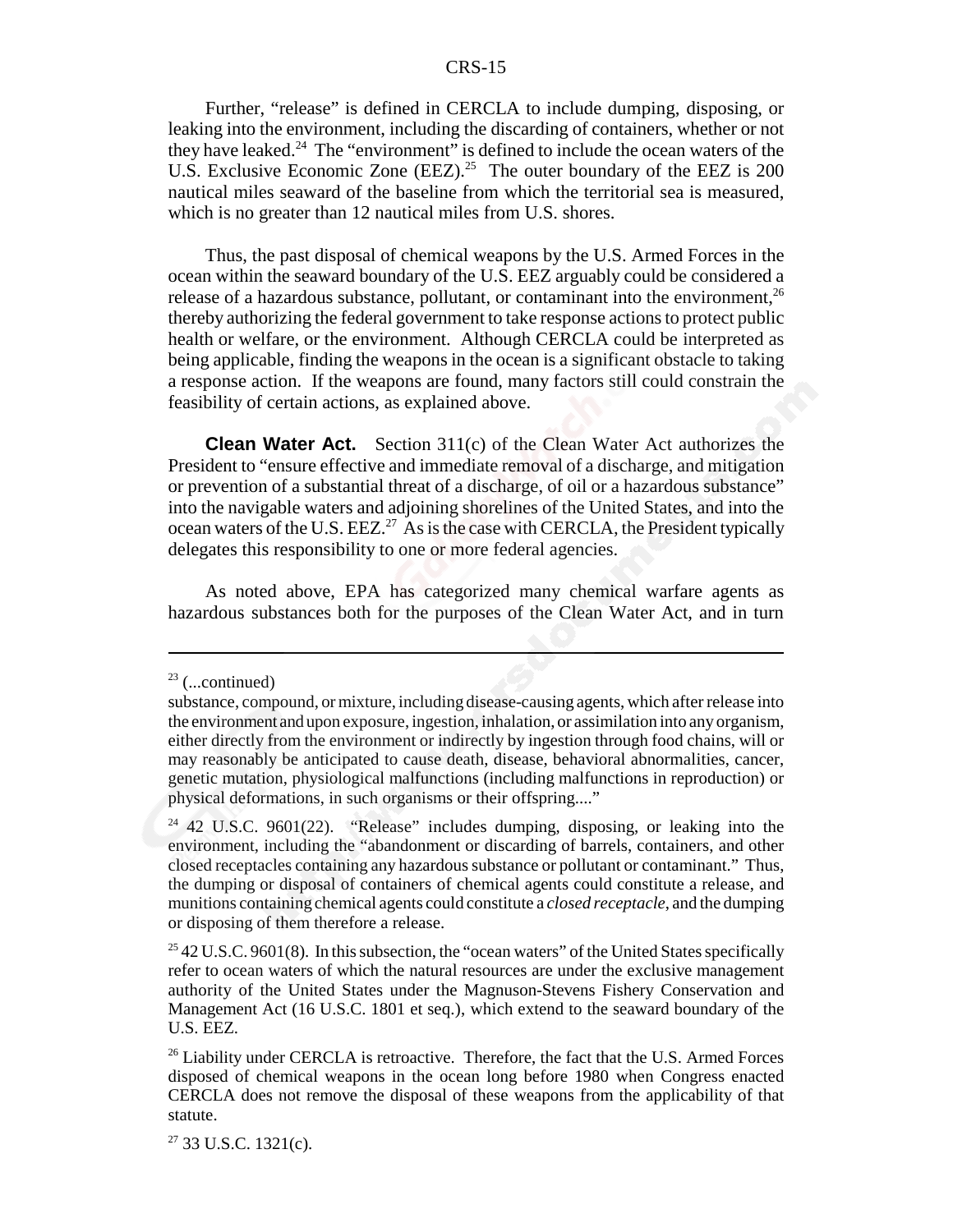CERCLA. Discharge is defined in Section 311(a)(2) of the Clean Water Act to include "dumping" and "leaking."28 Depending on how these statutory definitions are interpreted, Section 311(c) of the Clean Water Act could authorize the President to remove chemical weapons from the ocean within the seaward boundary of the U.S. EEZ, including those that may be leaking chemical agents into seawater. Similar to CERCLA, the applicability of the Clean Water Act does not necessarily mean that a desired response action could be taken in practice. As indicated above, finding the weapons is a significant obstacle, and if the weapons are found, many factors could constrain the feasibility of response actions.

Section 504 of the Clean Water Act also grants "emergency powers" to EPA to bring suit to compel persons contributing to pollution, or to take other action, to stop the discharge of pollutants that present an imminent and substantial endangerment to human health or welfare.<sup>29</sup> "Pollutant" is defined in the Clean Water Act for the purposes of this section to include munitions and chemical wastes.<sup>30</sup> However, there are longstanding questions regarding the ability of one federal agency to enforce an action against another, in the case of chemical weapons, likely EPA enforcing an action to be taken by DOD. There also are questions as to whether Section 504 allows EPA to order a response be taken, in the event that the original action that caused the pollution is no longer ongoing but has long since ended, such as the disposal of chemical weapons in the ocean from the World War I era through 1970.

**RCRA.** The applicability of response authorities in RCRA to risks from chemical weapons in the ocean is less clear than in CERCLA and the Clean Water Act. Section 7003 of RCRA authorizes EPA to take any action necessary to respond to an imminent and substantial endangerment to human health or the environment resulting from the disposal of a solid waste, including a hazardous waste.<sup>31</sup> As defined in RCRA, disposal includes "dumping" into water, but does not specify whether ocean waters are included.<sup>32</sup> A "solid waste,"<sup>33</sup> or a "hazardous waste"<sup>34</sup> as a type of solid waste, also are not explicitly defined in RCRA to include chemical weapons or agents.

However, RCRA does authorize EPA to promulgate regulations to determine when munitions, including chemical munitions, are considered a solid waste, or a hazardous waste, for purposes of that statute.<sup>35</sup> EPA promulgated such regulations

 $35$  42 U.S.C. 6924(y).

 $28$  33 U.S.C. 1321(a)(2).

 $29$  33 U.S.C. 1364(a).

<sup>30 33</sup> U.S.C. 1362(6).

 $31$  42 U.S.C. 6973(a).

<sup>32 42</sup> U.S.C. 6903(3).

<sup>33 42</sup> U.S.C. 6903(27).

 $34$  42 U.S.C. 6903(5).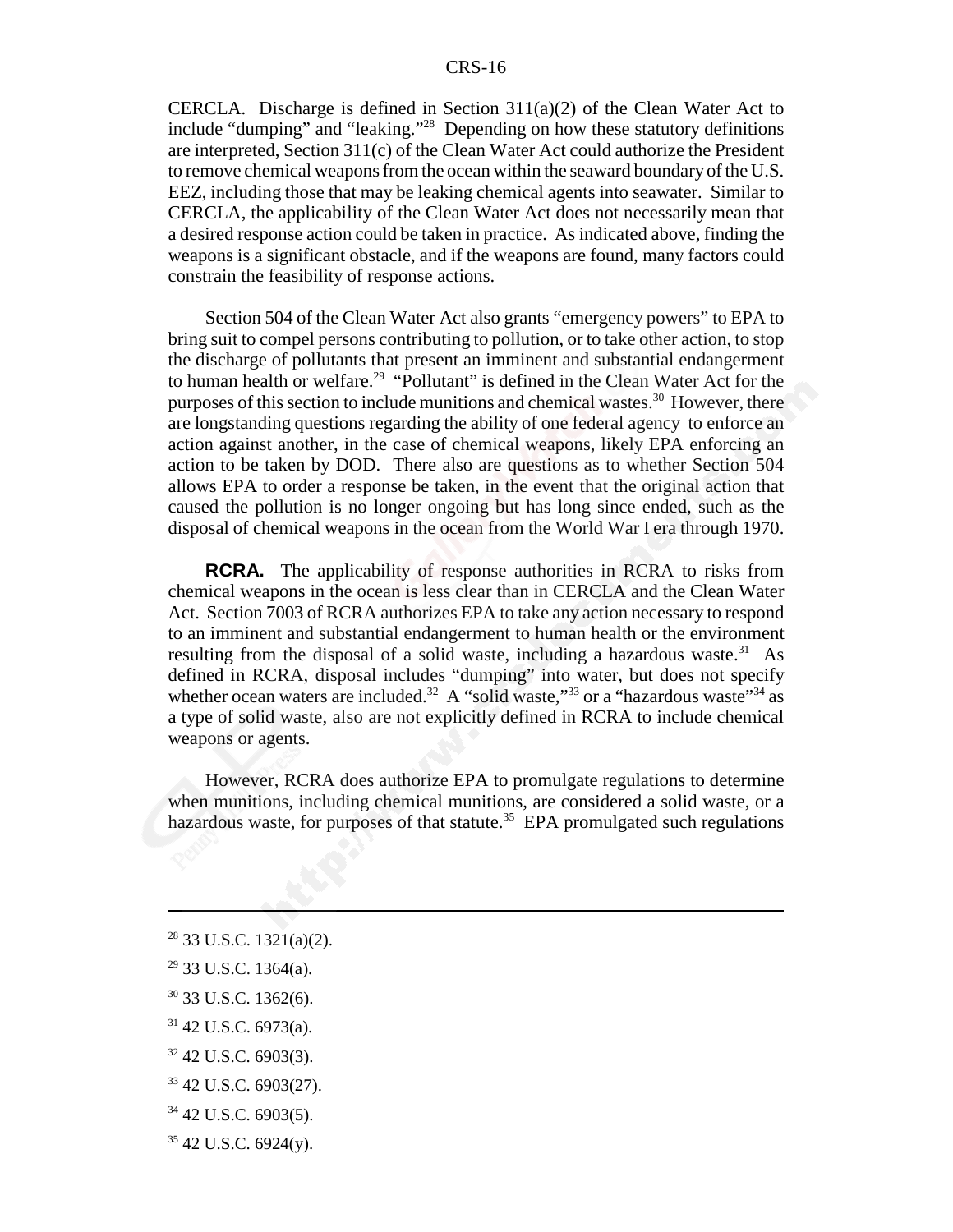in 1997.<sup>36</sup> Among other circumstances, the regulations specify that a military munition, including a chemical munition, is considered a solid waste, and by its characteristics a hazardous waste, when it is abandoned as a result of disposal. However, like the statute, the regulations do not clarify their applicability to disposal in ocean waters.

If these regulations were interpreted to apply to ocean waters, and the disposal of chemical munitions resulted in imminent and substantial endangerment to human health or the environment, EPA arguably could have response authorities under Section 7003 of RCRA. EPA also has authority under Section 6001(b) of RCRA to issue an administrative order to another federal agency, likely DOD in the case of chemical weapons, to specify response actions that EPA deems necessary.<sup>37</sup> Section  $6001(a)$  of RCRA specifies that federal agencies must comply with such orders.<sup>38</sup> Similar to CERCLA and the Clean Water Act, whether a desired response action could be taken would depend on whether the weapons could be found, and whether the desired action would be practically feasible.

### **Legislation in the 109th Congress**

In its second session, the 109th Congress has passed legislation to gain a better understanding of the past disposal of chemical weapons in the ocean by the U.S. Armed Forces, and the potential health, safety, and environmental risks that these weapons may pose. The House passed the conference agreement on the National Defense Authorization Act for FY2007 (H.R. 5122, H.Rept. 109-702) on September 29, 2006, and the Senate passed it on September 30, 2006. The final bill was presented to the President on October 5, 2006. Section 314 of the final bill would require further review of historical records to attempt to identify areas where the U.S. Armed Forces disposed of both chemical and conventional weapons off U.S. shores. The final bill also would require the Secretary of Defense to research the effects of these weapons on the ocean environment, and to monitor identified sites if contamination is being released or significant health or safety risks are present.

Two other relevant bills were introduced earlier in the second session, but neither has received further action. Representative Abercrombie introduced the Hawaiian Waters Chemical Munitions Safety Act of 2006 (H.R. 4778) on February 16, 2006, and Senator Akaka introduced a companion bill in the Senate (S. 2295) on the same date. Both of these latter bills would require further review of historical records to attempt to identify and monitor areas where chemical weapons were dumped off the coast of Hawaii, but not other coastal states.

**H.R. 5122.** The Army's acknowledgment of the widespread disposal of chemical weapons in the ocean has raised questions among the public about the extent to which the U.S. Armed Forces also may have dumped surplus or damaged *conventional* weapons offshore. In its 2001 report, the Army acknowledged at least

<sup>36 40</sup> C.F.R. 266.200.

 $37$  42 U.S.C. 6961(b).

 $38\,42\,$  U.S.C. 6961(a).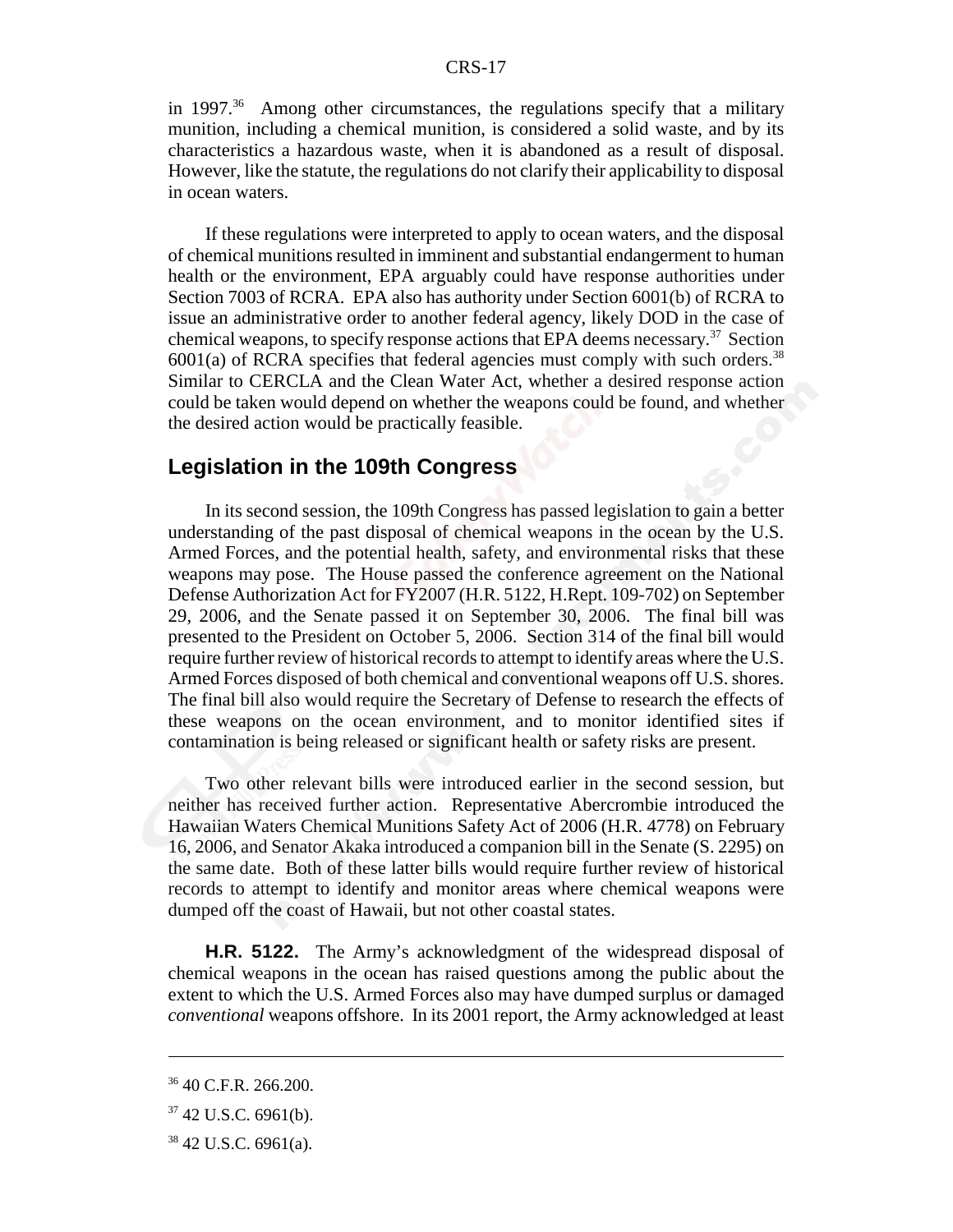one instance in which conventional explosives were dumped at sea along with chemical weapons. Whether this practice was common is uncertain. As presented to the President, Section 314 of H.R. 5122 would require the Secretary of Defense to review available historical records to attempt to identify areas where the U.S. Armed Forces disposed of both chemical and conventional weapons off U.S. shores, to research the effects of these weapons on the ocean environment, and to monitor identified sites if contamination is being released or significant health or safety risks are present. Section 312 of the House version of H.R. 5122, and Section 333 of S. 2766, the Senate bill, included similar provisions. The conference committee on H.R. 5122 adopted the Senate provisions with certain clarifying amendments of the House. The final language presented to the President is discussed below.

Subsection(a) of the final bill would require the Secretary of Defense to review historical records to determine the number and "probable" locations of sites where the U.S. Armed Forces disposed of military munitions within U.S. coastal waters, the size of these sites, and the types of munitions dumped at these locations. The House bill also would have required the disclosure of the *quantities* of munitions dumped at each site, whereas the final bill would not. The areas of the ocean covered in the historical review are to include areas extending from the U.S. shoreline to the outer boundary of the Outer Continental Shelf.<sup>39</sup> The Secretary of Defense would be required to *request* the assistance of the U.S. Coast Guard, the National Oceanic and Atmospheric Administration (NOAA), and other relevant federal agencies in reviewing historical records of disposal in the ocean. This provision is consistent with the House bill, whereas the Senate bill would have *required* the cooperation of these agencies.

Subsection(a) would require the Secretary of Defense to release the information compiled from its historical review on an annual basis. The Secretary would be required to include this information in the Department's annual report to Congress on its environmental restoration activities. $40^{\circ}$  However, the Secretary would be authorized to withhold from the public the "exact nature and locations of munitions," if he determines that the potential for unauthorized retrieval of these weapons could present a significant threat to national defense or public safety. Determining when it would be appropriate to withhold information about an individual site would be at the discretion of the Secretary.

 $39$  Both bills use the existing statutory definition of Outer Continental Shelf referenced in the Outer Continental Shelf Lands Act (43 U.S.C. 1331).

<sup>&</sup>lt;sup>40</sup> 10 U.S.C. 2706(a) requires the Secretary of Defense to submit an annual report to Congress on its environmental restoration activities, including the number of contaminated sites, the status of cleanup by site, incurred costs, and estimates of future costs to complete cleanup. 10 U.S.C. 2706(b) requires the Secretary of Defense to submit an annual report to Congress on other environmental activities on military lands, including compliance with pollution control requirements, pollution prevention efforts, and compliance with natural resource and historic preservation requirements. Beginning in FY2004, DOD consolidated these two annual environmental reports into one document covering all environmental programs and activities. Accordingly, the information required in each of the above bills presumably would be included in this consolidated annual environmental report.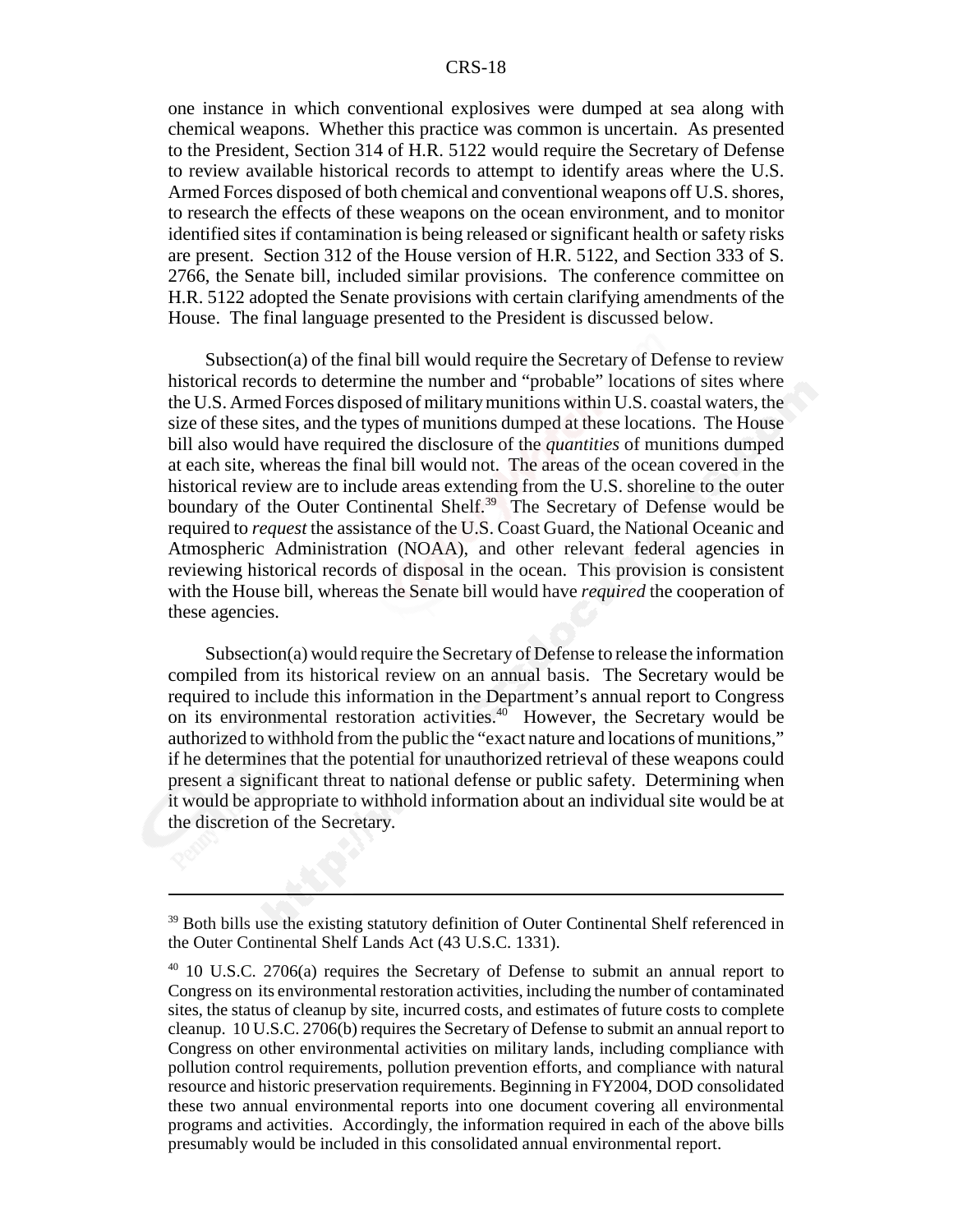Subsection(a) also would require the Secretary of Defense to complete the historical review of munitions disposal sites within a time frame necessary for it to be included in the Department's FY2009 environmental restoration report to Congress. The House bill did not specify a time frame for the completion of the historical review. Instead, it would have required annual reporting of information as the Secretary compiles records of munitions disposal in the ocean, with an implied presumption that the review would be complete at some point in time.

Subsection(b) of the final bill would require the Secretary of Defense to share information on the disposal of munitions in the ocean with the Secretary of Commerce to assist NOAA in preparing nautical charts and other navigational aids to identify known or likely hazards to the public, including commercial shipping and fishing operations. This subsection also would require the Secretary of Defense to continue activities to inform the public of the possible hazards of coming into contact with military munitions on the seabed, and to continue efforts to identify appropriate actions to mitigate such hazards if contact does occur. As noted earlier, the U.S. Army has prepared materials for commercial maritime industries to educate individuals about the hazards of munitions that may be present in the ocean. These materials include safety guidelines in the event that munitions are accidentally retrieved from the seabed, and provide contact information to inform federal officials of the presence of munitions, so that appropriate actions may be taken to ensure public safety.

Subsection(c) of the final bill would require the Secretary of Defense to research the effects of munitions disposed of in coastal waters on the ocean environment and those who "use" ocean waters. The scope of "effects" is not specified. Presumably, examined effects could include human health, safety, and environmental risks, and the economic impacts of potential damage to marine resources. However, the scope could be narrower or broader than these potential effects, and presumably would be at the discretion of the Secretary. Subsection(c) also would authorize the Secretary to award grants and enter into cooperative agreements to "qualified" entities to perform this research, but does not stipulate criteria for determining whether an entity would be qualified for this task. This determination therefore presumably would be at the discretion of the Secretary, whereas the House bill explicitly stated that this determination would have been at the discretion of the Secretary.

To conduct this research, the Secretary would be required to select at least two "representative" (i.e., typical) sites along the Atlantic coast, two along the Pacific coast (including the coast of Alaska), and two off the coast of Hawaii. Factors for selecting representative sites would include depth, water temperature, nature of the military munitions, and proximity to coastal populations. The physical scope of the study of disposal sites is ambiguous in terms of the surface area and volume of seawater that is to be examined.

Required research at each site would entail (1) sampling and analysis of ocean waters and the seabed at or adjacent to the locations where munitions were dumped; (2) assessment of the long-term effects of exposure to seawater on military munitions, particularly *chemical* munitions; and (3) development of "effective" safety measures when dealing with (i.e., handling) military munitions that have been disposed of in seawater.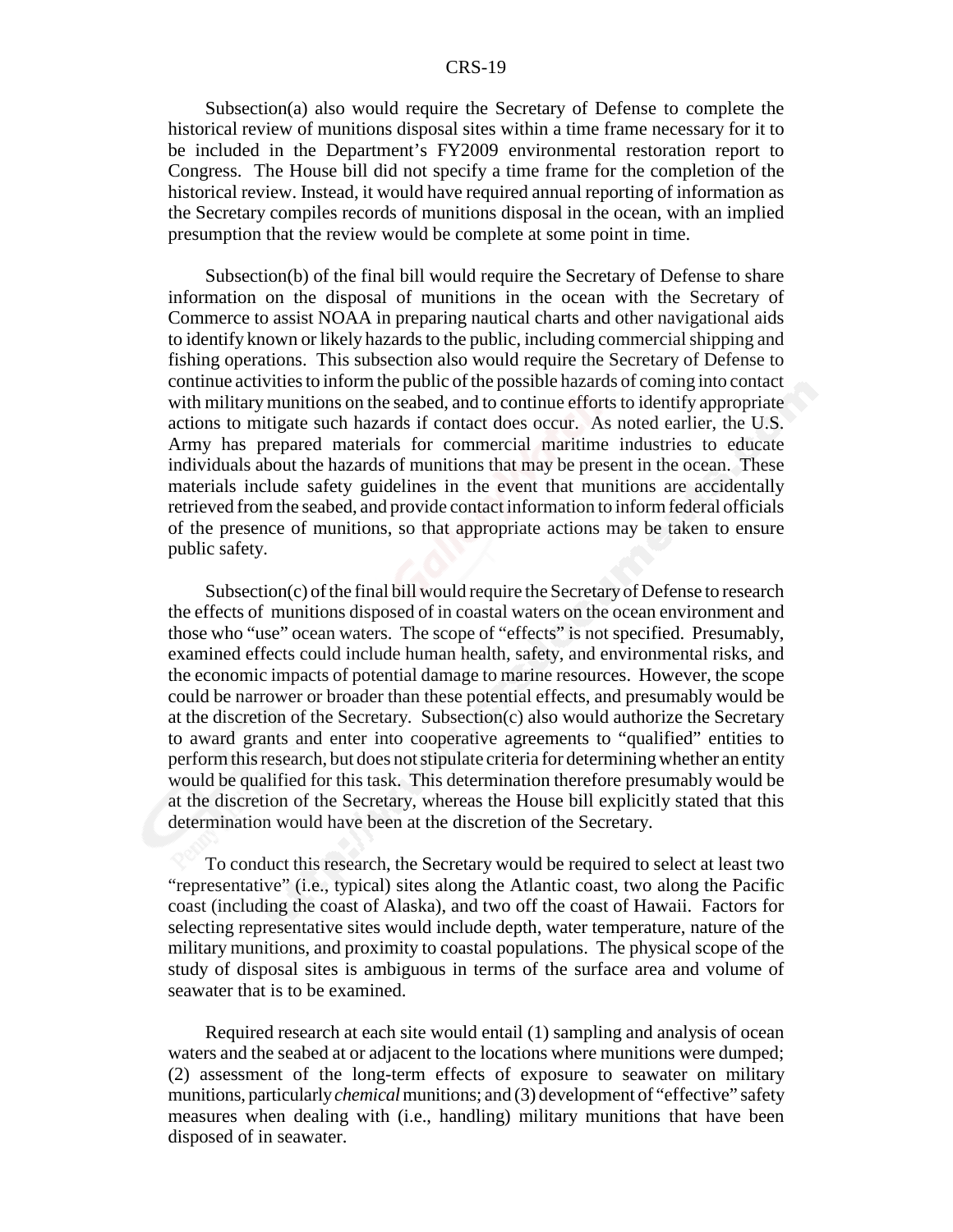Subsection(c) also would require a study of the feasibility of removing or otherwise remediating munitions in the ocean and would require study of the impacts on the ocean environment and those who use it, including public health risks. The House bill did not contain similar language regarding study of the feasibility of removal or remediation, but did include language that would have required an epidemiological study of the effects of munitions in the ocean on human health in coastal populations located in the "vicinity" of disposal sites. However, it is unclear how close a community would had to have been located to an offshore disposal site for it to have been included in such study. The final bill does not necessarily include requirements for an epidemiological study, but of public health risks more generally.

If contamination *currently* is being released into ocean waters at identified sites or a significant health or safety risk is present, Subsection(d) of the final bill would require the Secretary of Defense to put "appropriate" mechanisms into place at those sites to monitor the contamination. However, such mechanisms are not specified in bill or report language. If monitoring would be so required, the Secretary must report to the congressional defense committees on additional measures that may be needed to address the release of contamination or potential risks. Although monitoring information may be used to inform decisions as to whether further response is needed to address potential risks, neither the final bill, nor the original House or Senate versions, would require or authorize such action. As explained earlier, at least three existing federal statutes could be interpreted to provide authority for responding to such risks, without possibly requiring new authority from Congress.

As the House and Senate proposed, the final bill would not authorize a specific amount of funding to carry out the historical review, research, and monitoring of munitions disposal sites in the ocean. However, the final bill would provide general authority<sup>41</sup> for the Secretary of Defense and other relevant federal agencies to *engage* in these activities. Whether or not a specific funding level is authorized for an activity, actual funding to pay for it is subject to appropriations. Neither defense appropriations bills for FY2007 (H.R. 5631 as signed by the President, nor H.R. 5385 as passed by the House and reported by the Senate Appropriations Committee) contain specific funding to implement the study of offshore munitions disposal sites that would be authorized in H.R. 5122.

Absent a set-aside appropriation, DOD still could allocate funds for a study of offshore munitions disposal sites in FY2007 out of funds appropriated to accounts for broader purposes which are within its discretion. Considering that the study of offshore sites would involve the assessment of contamination, DOD's environmental

<sup>&</sup>lt;sup>41</sup> Statutory authority for an agency to carry out an action constitutes what is often referred to as "program authority." In authorizing an activity, Congress often also provides "funding authority" that may specify a dollar amount for certain fiscal years, or may simply authorize such sums as may be necessary. Authorized funding levels are non-binding and are subject to annual appropriations. As such, Congress may appropriate amounts that differ from a funding authorization. If funding authority is not provided or has expired, Congress may still appropriate funding for an activity for which it has provided program authority. A department or an agency also may fund an activity for which it has program authority even if Congress does not explicitly set aside funding for it, if appropriated funds are available to allocate to that activity at the discretion of the department or agency.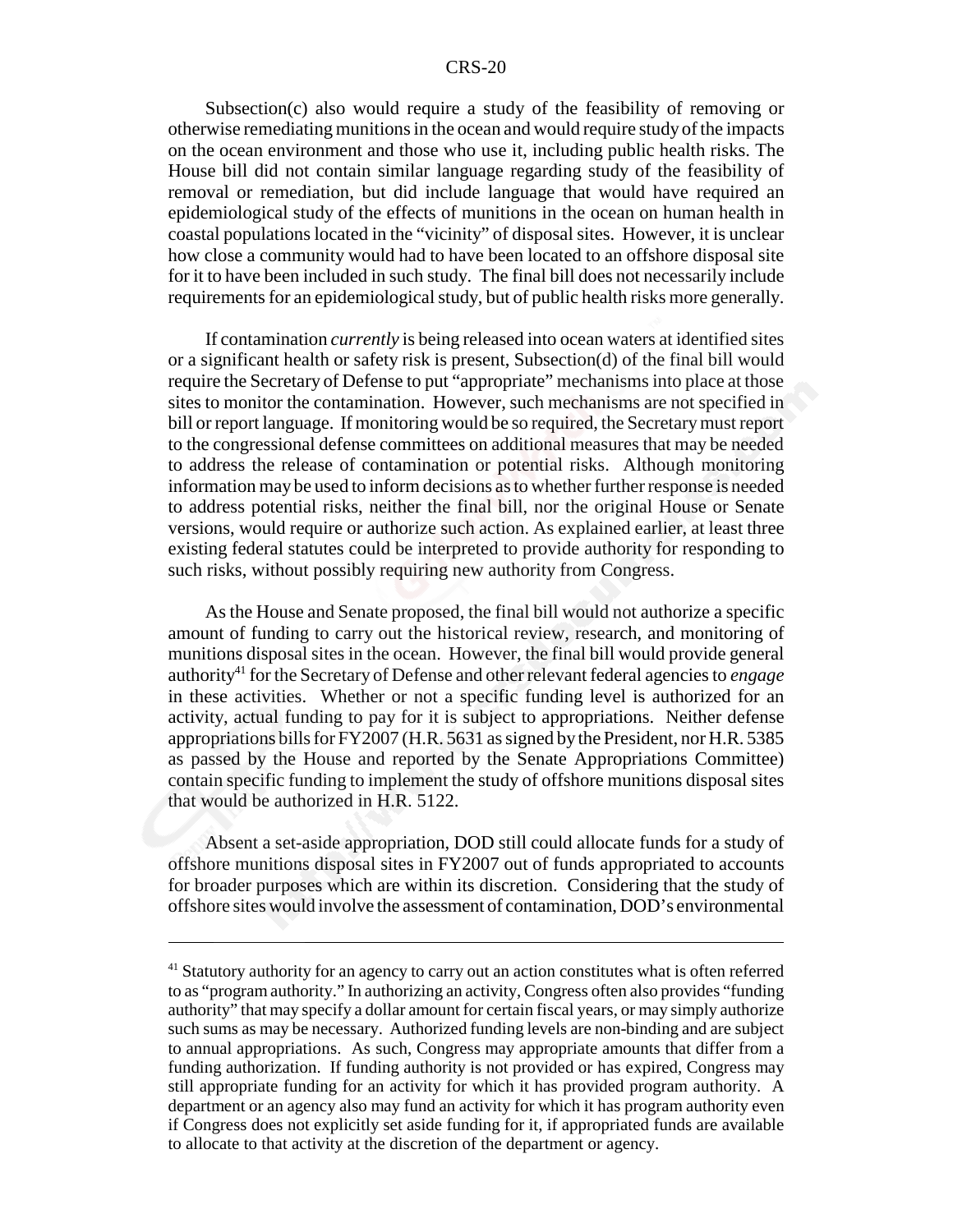restoration accounts may be a likely source of funding. However, as discussed earlier, there are substantial funding needs estimated for the cleanup of land-based contamination with these funds, raising questions about the availability of funding within these accounts to address offshore contamination. The many other competing national security needs within DOD's budget also could limit available funding, unless Congress were to provide targeted appropriations for the study.

The amount of funds needed to carry out a study of offshore munitions disposal sites is uncertain. The cost of reviewing historical records to identify disposal sites would likely be relatively small, primarily involving personnel expenses. However, the cost of researching and monitoring identified sites could be significantly higher, involving the use of vessels to reach offshore areas, scientific equipment capable of gathering and analyzing seawater samples at possibly great depths, and specialized personnel trained in the operation of such equipment and the analysis of monitoring data to evaluate impacts in a marine environment. Research and monitoring costs would depend on numerous factors, including the geographic scope of identified sites, their distance from the shore, the depth at which the munitions are present, and the methodologies used to evaluate levels of contamination.

**H.R. 4778 and S. 2295.** In its 2001 report, the Army acknowledged two locations off the coast of Oahu, Hawaii, and one unknown location off the Hawaiian coast, where the U.S. Armed Forces disposed of chemical weapons in 1944 and 1945. This disclosure has motivated growing interest among the residents of Hawaii in investigating these sites to determine the potential risks to human health and the marine environment, and what may be done to address such risks.

As introduced, both H.R. 4778 and S. 2295 would require further review of historical records to attempt to identify chemical weapons disposal sites off the coast of Hawaii, and to monitor the potential release of chemical agents into the ocean if specific sites are found. Both bills also would require research on potential risks and a study of the feasibility of remediation at identified sites. Neither bill would address chemical weapons disposal sites off the coasts of other U.S. states. As companion measures, the texts of H.R. 4778 and S. 2295 are identical. Therefore, the following analysis of provisions applies to both bills.

Section 1 cites the short title of the bill as the "Hawaiian Waters Chemical Munitions Safety Act of 2006." Section 2 outlines the findings, including an acknowledgment of chemical munitions disposal sites off the coast of Hawaii and other states identified in the Army's 2001 report, and comments on the "lack of research" on the effects of long-term exposure to seawater on chemical munitions and the potential risks to the public and the environment. These findings also note the prohibition on the disposal of chemical munitions in the ocean, as required by the Marine Protection, Research, and Sanctuaries Act (i.e., the Ocean Dumping Act).

Section 3 outlines actions to respond to the presence of chemical munitions off the coast of Hawaii. Section 3(a) would require the Secretary of the Army to conduct a survey of all underwater sites within 12 miles of the Hawaiian Islands where chemical munitions are "known or believed" to have been disposed of by the U.S. Armed Forces between 1941 and 1972, the year in which the statutory prohibition on ocean disposal went into effect with the enactment of the Ocean Dumping Act. The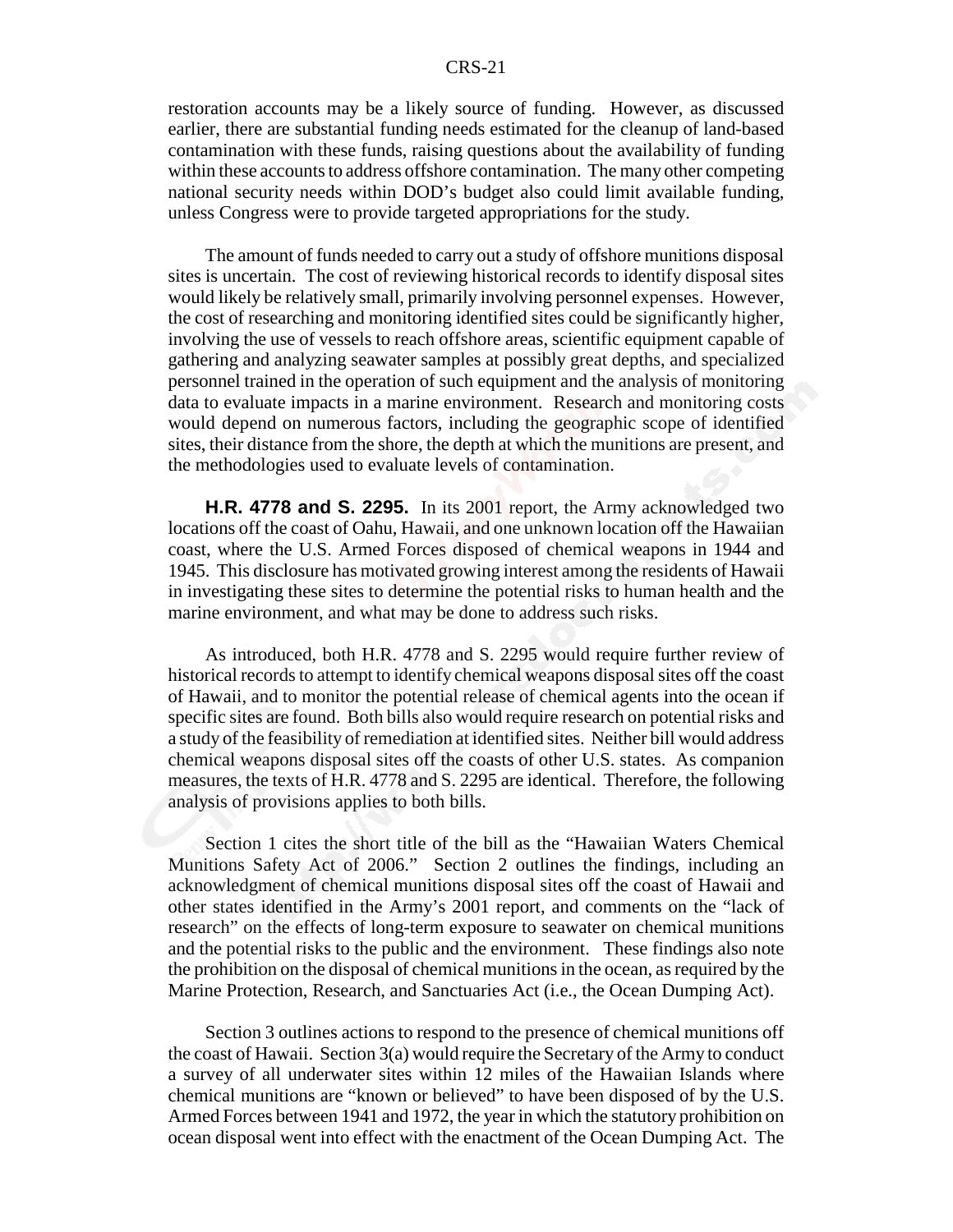survey would characterize the location and size of the disposal sites, the types and numbers of chemical munitions underwater at those sites, and the condition of the munitions. The Secretary of the Army would be required to submit a report to Congress on the findings of the survey no later than September 30, 2009.

Section 3(b) would require the Secretary of the Army to cooperate with the Secretary of Commerce to ensure that charts and other materials used for navigational purposes in the coastal waters of Hawaii are updated with information gained from the survey required in Section  $3(a)$ . This information would be used to identify chemical hazards to operators of ships and boats, fishermen, and divers. However, neither bill specifies what constitutes the "coastal waters" of Hawaii for the purposes of updating navigational aids, whereas Section 3(a) stipulates that the geographic scope of the chemical munitions survey is to extend 12 miles from shore.

Within one year after the completion of the munitions survey required in Section 3(a), Section 3(c) would require the Secretary of the Army to monitor the potential release of chemical agents from underwater munitions. The monitoring is to be accomplished specifically through sampling, testing, and evaluating Hawaiian coastal waters for the presence of contamination from chemical munitions that may present a risk to public health and the marine environment. As in Section 3(b), the extent of "coastal waters" is not defined. As a result, neither the surface area nor the volume of seawater that the Army would be required to monitor is clear. Section 3(c) also does not specify the depth at which seawater must be sampled, further adding to the ambiguity of the physical scope of monitoring that would be required.

Section 3(d) would require the Secretary of the Army to establish a program to research the long-term effects of exposure to seawater on chemical munitions, the potential risk to public health resulting from the disposal of such munitions in the ocean, and the impact on the environment. Neither bill specifies a time frame by which the Secretary must establish this program. Although the Army would be authorized to award grants to conduct this research, neither bill specifies criteria to determine whether a grant applicant would be qualified to perform this task. Presumably, such determination would be at the discretion of the Secretary.

Within one year after the completion of the munitions survey required in Section 3(a), Section 3(e) would require the Secretary of the Army to submit a report to Congress on the feasibility of remediating chemical munitions at the disposal sites identified in the survey, an estimate of the costs to implement such measures, and the public health and environmental risks of the munitions found at these disposal sites. In assessing the feasibility of remediation, both bills would require the Secretary to consider the costs of remedial actions, risks to public health and damage to the environment resulting from remedial actions, and risks to personnel performing the remediation.

Section 4 would authorize "such sums as may be necessary" to carry out the above activities required in Section 3. Actual funding would be subject to annual appropriations by Congress.